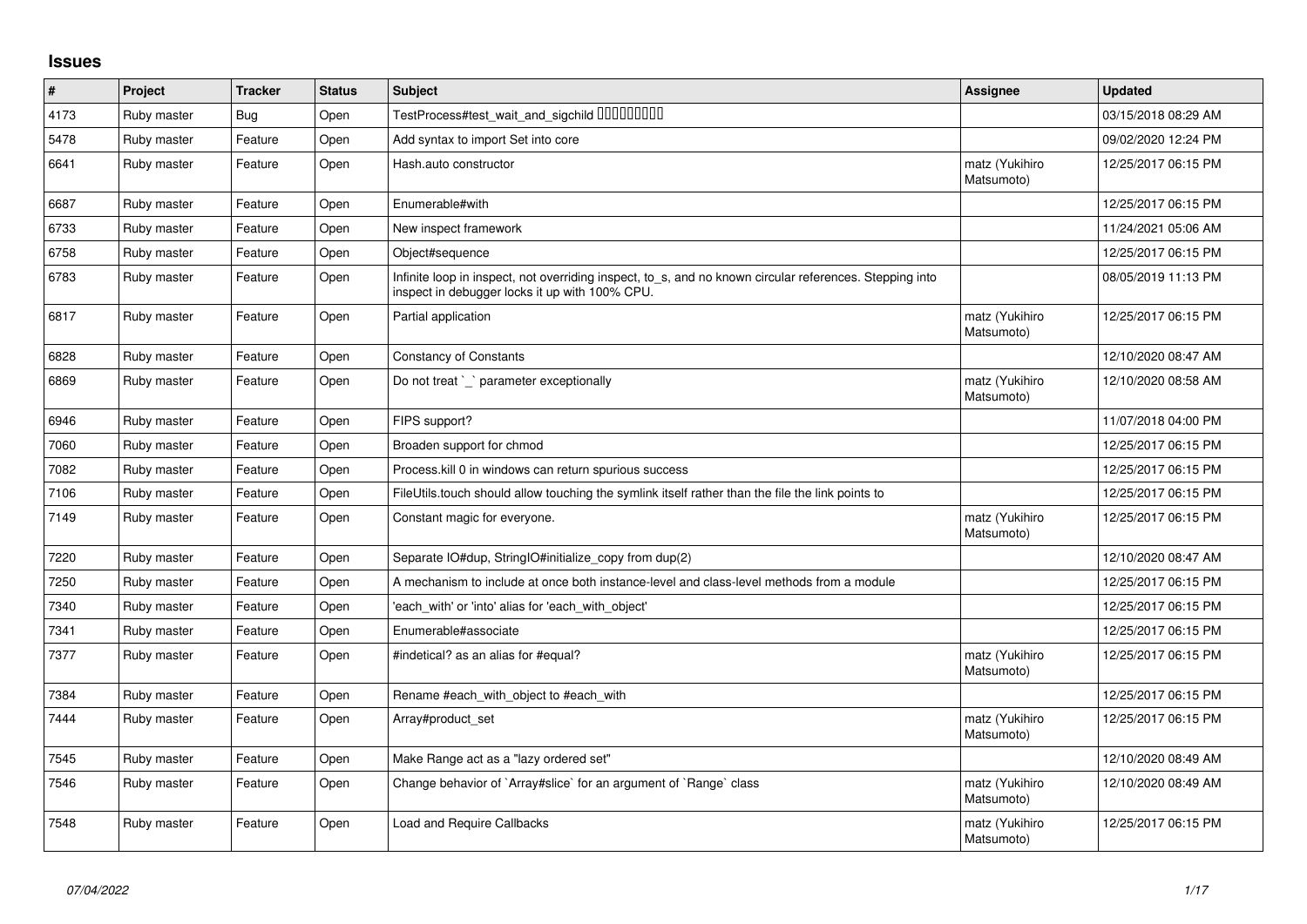| $\sharp$ | Project     | <b>Tracker</b> | <b>Status</b> | Subject                                                                                         | Assignee                              | <b>Updated</b>      |
|----------|-------------|----------------|---------------|-------------------------------------------------------------------------------------------------|---------------------------------------|---------------------|
| 7604     | Ruby master | Feature        | Open          | Make === comparison operator ability to delegate comparison to an argument                      | matz (Yukihiro<br>Matsumoto)          | 12/25/2017 06:15 PM |
| 7611     | Ruby master | Feature        | Open          | Focal method for all loads/requires                                                             | matz (Yukihiro<br>Matsumoto)          | 12/25/2017 06:15 PM |
| 7614     | Ruby master | Feature        | Open          | alias_accessor                                                                                  | matz (Yukihiro<br>Matsumoto)          | 12/25/2017 06:15 PM |
| 7654     | Ruby master | Feature        | Open          | Add optional code block to IO::readlines                                                        | matz (Yukihiro<br>Matsumoto)          | 12/25/2017 06:15 PM |
| 7657     | Ruby master | Feature        | Open          | Array#& doesn't accept Enumerables                                                              | matz (Yukihiro<br>Matsumoto)          | 12/25/2017 06:15 PM |
| 7702     | Ruby master | Feature        | Open          | Remove Proc#binding                                                                             | matz (Yukihiro<br>Matsumoto)          | 07/15/2019 07:39 PM |
| 7704     | Ruby master | Feature        | Open          | Add a list of enabled (experimental) language features.                                         | matz (Yukihiro<br>Matsumoto)          | 12/25/2017 06:15 PM |
| 7708     | Ruby master | Feature        | Open          | support for patches list                                                                        |                                       | 12/25/2017 06:15 PM |
| 7742     | Ruby master | Bug            | Open          | System encoding (Windows-1258) is not recognized by Ruby to convert back to UTF-8               | duerst (Martin Dürst)                 | 12/25/2017 06:15 PM |
| 7745     | Ruby master | Feature        | Open          | lib/observer.rb: Observers are compared by identity                                             | nobu (Nobuyoshi<br>Nakada)            | 12/25/2017 06:15 PM |
| 7747     | Ruby master | Feature        | Open          | Expanded API for Binding semantics                                                              |                                       | 12/23/2021 11:43 PM |
| 7748     | Ruby master | Feature        | Open          | Contextual send                                                                                 | matz (Yukihiro<br>Matsumoto)          | 12/10/2020 08:53 AM |
| 7788     | Ruby master | Feature        | Open          | YAML Tag Schema Support                                                                         | tenderlovemaking<br>(Aaron Patterson) | 12/25/2017 06:15 PM |
| 7795     | Ruby master | Feature        | Open          | Symbol.defined? and/or to_existing_symbol                                                       | matz (Yukihiro<br>Matsumoto)          | 12/25/2017 06:15 PM |
| 7840     | Ruby master | Bug            | Open          | -Wdeclaration-after-statement is valid for C/ObjC but not for C++                               | nobu (Nobuyoshi<br>Nakada)            | 06/02/2020 04:41 PM |
| 7845     | Ruby master | Feature        | Open          | Strip doesn't handle unicode space characters in ruby 1.9.2 & 1.9.3 (does in 1.9.1)             |                                       | 12/23/2021 11:43 PM |
| 7848     | Ruby master | Feature        | Open          | Restore default state for core ruby objects                                                     | matz (Yukihiro<br>Matsumoto)          | 12/25/2017 06:15 PM |
| 7876     | Ruby master | Feature        | Open          | Add method for accessing Class from within Singleton Class                                      | matz (Yukihiro<br>Matsumoto)          | 12/25/2017 06:15 PM |
| 7883     | Ruby master | Feature        | Open          | Add Regex#to_proc                                                                               | matz (Yukihiro<br>Matsumoto)          | 12/25/2017 06:15 PM |
| 7892     | Ruby master | Bug            | Open          | MIME encoding bug of NKF.nkf                                                                    | naruse (Yui NARUSE)                   | 12/25/2017 06:15 PM |
| 7895     | Ruby master | Feature        | Open          | Exception#backtrace_locations to go with Thread#backtrace_locations and Kernel#caller_locations |                                       | 12/23/2021 11:43 PM |
| 7914     | Ruby master | Feature        | Open          | Case for local class methods                                                                    | matz (Yukihiro<br>Matsumoto)          | 12/25/2017 06:15 PM |
| 7981     | Ruby master | Feature        | Open          | ruby does not respect --                                                                        |                                       | 02/28/2013 02:49 PM |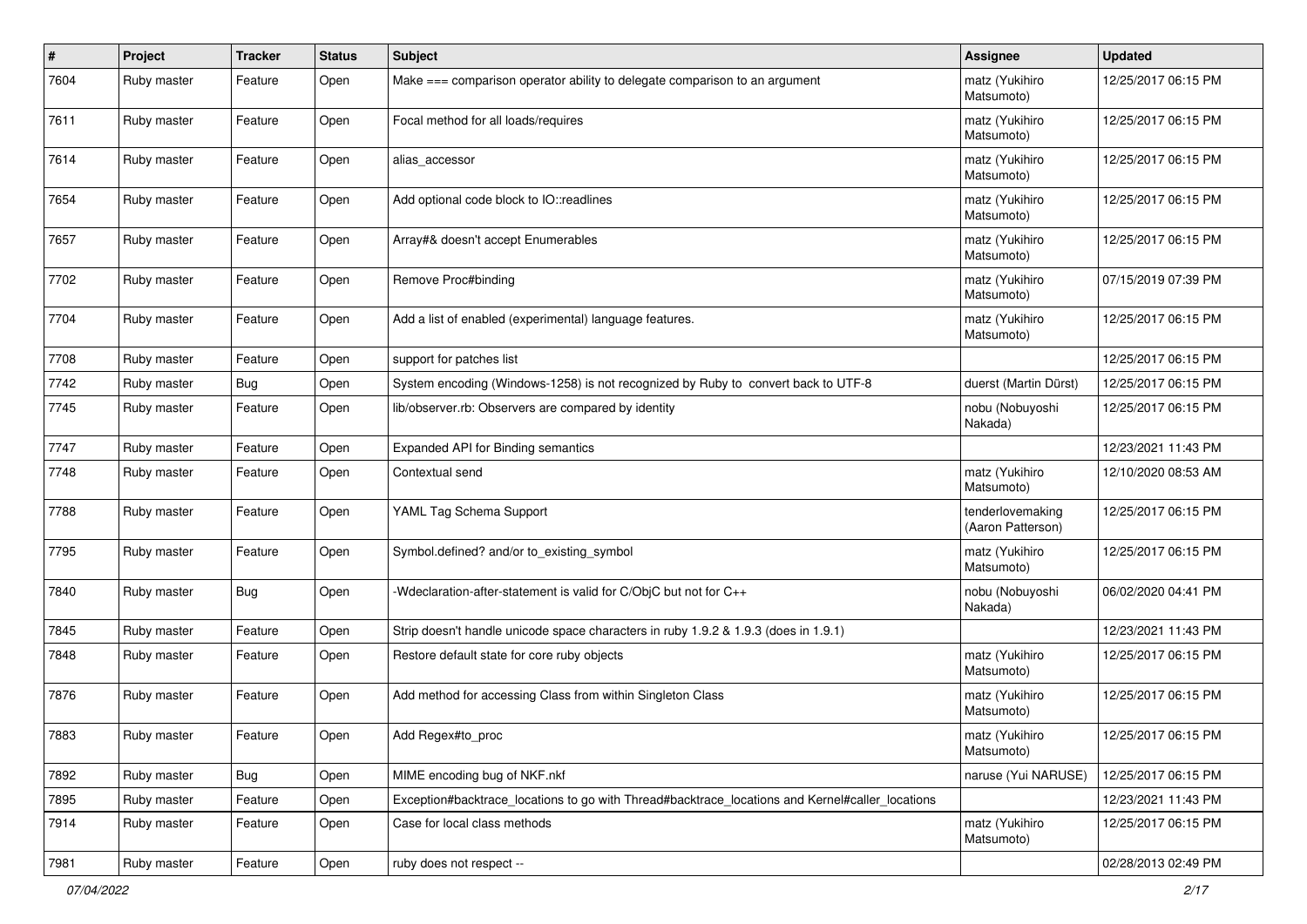| $\vert$ # | Project     | <b>Tracker</b> | <b>Status</b> | <b>Subject</b>                                                                            | <b>Assignee</b>                        | <b>Updated</b>      |
|-----------|-------------|----------------|---------------|-------------------------------------------------------------------------------------------|----------------------------------------|---------------------|
| 8046      | Ruby master | Feature        | Open          | allow Object#extend to take a block                                                       |                                        | 12/25/2017 06:15 PM |
| 8061      | Ruby master | Feature        | Open          | 000000000000000                                                                           | matz (Yukihiro<br>Matsumoto)           | 12/25/2017 06:15 PM |
| 8088      | Ruby master | Feature        | Open          | Method#parameters (and friends) should provide useful information about core methods      |                                        | 12/23/2021 11:43 PM |
| 8184      | Ruby master | Feature        | Open          | Avoid the creation of meaningless ranges (nil, false, true)                               |                                        | 03/29/2013 11:16 PM |
| 8185      | Ruby master | <b>Bug</b>     | Open          | Thread/fork issue                                                                         |                                        | 12/30/2019 03:00 AM |
| 8206      | Ruby master | Feature        | Open          | Should Ruby core implement String#blank?                                                  |                                        | 04/28/2016 02:05 PM |
| 8223      | Ruby master | Feature        | Open          | Make Matrix more omnivorous.                                                              | marcandre<br>(Marc-Andre<br>Lafortune) | 04/09/2013 03:42 AM |
| 8229      | Ruby master | Feature        | Open          | extend Hash.include?                                                                      | matz (Yukihiro<br>Matsumoto)           | 12/10/2020 08:53 AM |
| 8232      | Ruby master | Feature        | Open          | Rudiments of abstract algebra in Ruby                                                     | matz (Yukihiro<br>Matsumoto)           | 04/09/2013 01:47 AM |
| 8259      | Ruby master | Feature        | Open          | Atomic attributes accessors                                                               |                                        | 12/23/2021 11:43 PM |
| 8270      | Ruby master | Feature        | Open          | Ruby should build without thread support (aka minix)                                      | nobu (Nobuyoshi<br>Nakada)             | 12/10/2020 08:53 AM |
| 8272      | Ruby master | Feature        | Open          | Transfer feature tracking to CommonRuby                                                   |                                        | 12/23/2021 11:40 PM |
| 8275      | Ruby master | Feature        | Open          | Add Module#public_const_get                                                               |                                        | 12/23/2021 11:43 PM |
| 8291      | Ruby master | Feature        | Open          | Allow retrieving the root Fiber of a Thread                                               |                                        | 12/23/2021 11:43 PM |
| 8321      | Ruby master | Feature        | Open          | Ripper: I would like coordinates for keywords                                             |                                        | 05/10/2013 07:01 PM |
| 8366      | Ruby master | Feature        | Open          | Exception.message take time to execute depending on the instance variables                |                                        | 09/22/2014 06:41 AM |
| 8404      | Ruby master | Feature        | Open          | virtual, hooked or read only global variabels for ruby only code too                      |                                        | 05/14/2013 09:19 PM |
| 8437      | Ruby master | Feature        | Open          | custom operators, unicode                                                                 |                                        | 08/30/2015 03:05 AM |
| 8444      | Ruby master | Bug            | Open          | Regexp vars \$~ and friends are not thread local                                          | ko1 (Koichi Sasada)                    | 07/30/2019 07:38 AM |
| 8449      | Ruby master | Feature        | Open          | Array#ary_plus always returns an array                                                    | nobu (Nobuyoshi<br>Nakada)             | 06/02/2013 04:23 PM |
| 8452      | Ruby master | Feature        | Open          | Kernel#otherwise to rewrite code like (obj    default_obj).do_smth                        |                                        | 05/26/2013 08:41 PM |
| 8478      | Ruby master | Feature        | Open          | The hash returned by Enumerable#group by should have an empty array for its default value | matz (Yukihiro<br>Matsumoto)           | 06/04/2013 03:56 PM |
| 8494      | Ruby master | Feature        | Open          | Safe method for defensive copies. alternative to 'dup'                                    |                                        | 06/05/2013 04:26 PM |
| 8506      | Ruby master | Feature        | Open          | Object#iter for / Object#to iter                                                          |                                        | 06/10/2013 05:21 PM |
| 8544      | Ruby master | Feature        | Open          | OpenURI should open 'file://' URIs                                                        |                                        | 12/12/2015 04:30 PM |
| 8564      | Ruby master | Feature        | Open          | Extend Module#attr methods                                                                |                                        | 02/05/2015 07:39 PM |
| 8566      | Ruby master | Feature        | Open          | [PATCH] Allow to configure additional preludes                                            |                                        | 12/10/2014 01:13 PM |
| 8570      | Ruby master | Feature        | Open          | Better mechanisms to safely load classes concurrently                                     |                                        | 12/23/2021 11:43 PM |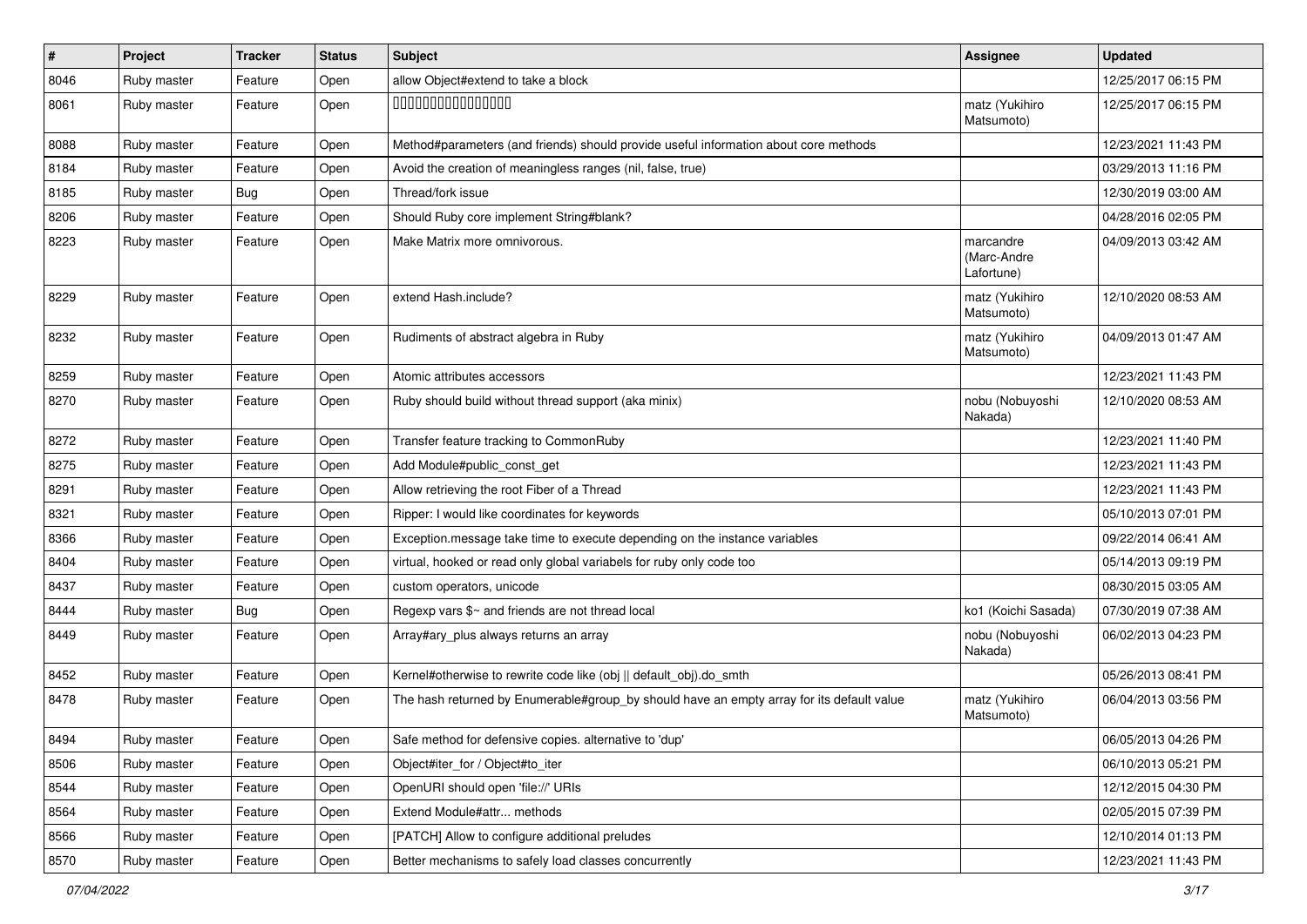| #    | Project     | <b>Tracker</b> | <b>Status</b> | <b>Subject</b>                                                                                                                         | Assignee                     | <b>Updated</b>      |
|------|-------------|----------------|---------------|----------------------------------------------------------------------------------------------------------------------------------------|------------------------------|---------------------|
| 8598 | Ruby master | Feature        | Open          | Expose information whether a timezone offset has been explicitly set on DateTime object                                                |                              | 07/03/2013 08:27 PM |
| 8614 | Ruby master | Feature        | Open          | Object#singleton_class with a block                                                                                                    |                              | 07/12/2013 10:14 AM |
| 8619 | Ruby master | Feature        | Open          | <b>Standard Profiling API</b>                                                                                                          |                              | 12/23/2021 11:43 PM |
| 8626 | Ruby master | Feature        | Open          | Add a Set coercion method to the standard lib: Set(possible_set)                                                                       |                              | 12/23/2021 11:43 PM |
| 8635 | Ruby master | Feature        | Open          | attr accessor with default block                                                                                                       |                              | 12/23/2021 11:43 PM |
| 8640 | Ruby master | Feature        | Open          | Add Time#elapsed to return nanoseconds since creation                                                                                  |                              | 12/23/2021 11:43 PM |
| 8663 | Ruby master | Feature        | Open          | Officialy alias ArgumentError to ArgError                                                                                              | matz (Yukihiro<br>Matsumoto) | 08/09/2013 07:42 PM |
| 8681 | Ruby master | Feature        | Open          | Net::HTTP should set TCP_NODELAY for requests with body                                                                                |                              | 12/23/2021 11:43 PM |
| 8688 | Ruby master | Feature        | Open          | #sprintf should accept strings as keys                                                                                                 |                              | 07/26/2013 02:33 AM |
| 8714 | Ruby master | Feature        | Open          | Non-interpolated regular expression literal                                                                                            |                              | 08/02/2013 08:00 PM |
| 8751 | Ruby master | Feature        | Open          | Add offsets to method#source_location                                                                                                  |                              | 12/23/2021 11:43 PM |
| 8772 | Ruby master | Feature        | Open          | Hash alias #  merge, and the case for Hash and Array polymorphism                                                                      |                              | 12/25/2017 06:15 PM |
| 8786 | Ruby master | Feature        | Open          | Process.clock_gettime(:realtime)                                                                                                       |                              | 08/15/2013 10:33 PM |
| 8804 | Ruby master | Feature        | Open          | ONCE syntax                                                                                                                            | matz (Yukihiro<br>Matsumoto) | 01/04/2020 08:26 PM |
| 8807 | Ruby master | Feature        | Open          | <b>Custom literals</b>                                                                                                                 |                              | 12/10/2020 08:53 AM |
| 8827 | Ruby master | Feature        | Open          | A method that flips the receiver and the first argument                                                                                |                              | 08/29/2013 05:59 AM |
| 8834 | Ruby master | Feature        | Open          | Kernel#load_relative                                                                                                                   |                              | 04/18/2019 11:41 PM |
| 8848 | Ruby master | Feature        | Open          | Syntax for binary strings                                                                                                              |                              | 12/23/2021 11:43 PM |
| 8853 | Ruby master | Feature        | Open          | Should String#sub(pattern) returns an Enumerator?                                                                                      |                              | 07/13/2019 12:32 AM |
| 8862 | Ruby master | Feature        | Open          | getoptlong to accept user-provided commandline                                                                                         |                              | 09/04/2013 09:53 PM |
| 8896 | Ruby master | Feature        | Open          | #tap with missing block                                                                                                                |                              | 12/23/2021 11:43 PM |
| 8921 | Ruby master | Feature        | Open          | Allow select, reject, etc to accept a regex                                                                                            |                              | 04/04/2020 05:57 AM |
| 8947 | Ruby master | Feature        | Open          | make alias, alias_method, attr_* return name of the alias                                                                              |                              | 12/23/2021 11:43 PM |
| 8961 | Ruby master | Feature        | Open          | Synchronizable module to easily wrap methods in a mutex                                                                                |                              | 12/23/2021 11:43 PM |
| 8967 | Ruby master | Feature        | Open          | add uninclude and unextend method                                                                                                      |                              | 09/30/2013 02:18 PM |
| 8970 | Ruby master | Feature        | Open          | Array.zip and Array.product                                                                                                            |                              | 09/12/2019 03:40 AM |
| 8987 | Ruby master | Feature        | Open          | map/collect extension which handles arguments                                                                                          |                              | 01/05/2018 09:00 PM |
| 8994 | Ruby master | Feature        | Open          | add methods for Float to get if an NaN is quiet or not, also add class methods for Float to "generate"<br>an quiet NaN and an loud NaN |                              | 10/21/2019 10:38 PM |
| 9043 | Ruby master | Feature        | Open          | Add String#f method as shortcut for #freeze                                                                                            | matz (Yukihiro<br>Matsumoto) | 01/05/2018 09:00 PM |
| 9049 | Ruby master | Feature        | Open          | Shorthands (a:b, *) for inclusive indexing                                                                                             |                              | 03/15/2018 12:26 AM |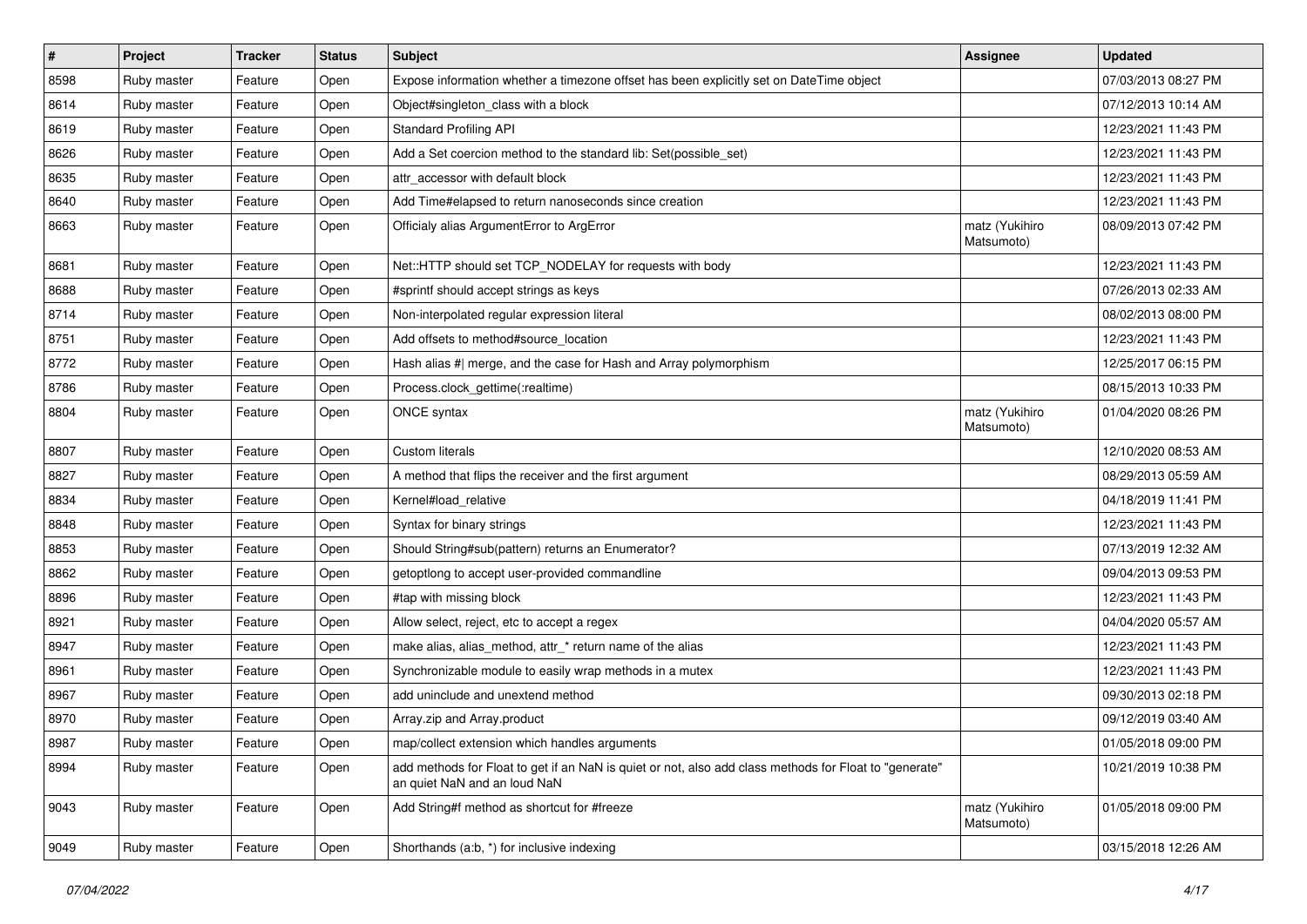| $\pmb{\#}$ | Project     | <b>Tracker</b> | <b>Status</b> | <b>Subject</b>                                                              | Assignee                               | <b>Updated</b>      |
|------------|-------------|----------------|---------------|-----------------------------------------------------------------------------|----------------------------------------|---------------------|
| 9070       | Ruby master | Feature        | Open          | Introduce `---` as synonym of `end` keyword                                 | matz (Yukihiro<br>Matsumoto)           | 11/02/2013 03:23 AM |
| 9095       | Ruby master | Feature        | Open          | Allow `Symbol#to proc` to take arguments                                    |                                        | 11/10/2013 04:25 AM |
| 9111       | Ruby master | Feature        | Open          | Encoding-free String comparison                                             |                                        | 11/21/2013 04:35 PM |
| 9116       | Ruby master | Feature        | Open          | String#rsplit missing                                                       |                                        | 04/27/2017 10:00 AM |
| 9123       | Ruby master | Feature        | Open          | Make Numeric#nonzero? behavior consistent with Numeric#zero?                | matz (Yukihiro<br>Matsumoto)           | 06/11/2019 12:55 PM |
| 9145       | Ruby master | Feature        | Open          | Queue#pop(true) return nil if empty instead of raising ThreadError          |                                        | 01/01/2018 07:41 PM |
| 9174       | Ruby master | Feature        | Open          | value receiving block for Hash#has_key?                                     |                                        | 11/29/2013 06:33 AM |
| 9185       | Ruby master | Feature        | Open          | Add alias class method or class alias functionality                         |                                        | 01/05/2018 09:00 PM |
| 9253       | Ruby master | Feature        | Open          | Regexp named match and case statement                                       |                                        | 01/05/2018 09:00 PM |
| 9260       | Ruby master | Feature        | Open          | make FileUtils.rm rf raise on errors                                        |                                        | 12/19/2013 12:27 AM |
| 9347       | Ruby master | Feature        | Open          | Accept non callable argument to detect                                      | marcandre<br>(Marc-Andre<br>Lafortune) | 01/05/2018 09:00 PM |
| 9355       | Ruby master | Feature        | Open          | Re: Rename method_id to method_name in TracePoint class                     |                                        | 07/12/2019 03:45 AM |
| 9400       | Ruby master | Feature        | Open          | Respect constant lookup when using `raise`                                  |                                        | 07/12/2019 03:36 AM |
| 9401       | Ruby master | Feature        | Open          | Yet another syntax for literal anonymous functions (lambdas)                |                                        | 12/23/2021 11:43 PM |
| 9402       | Ruby master | Feature        | Open          | A syntax to specify the default value of a hash                             |                                        | 12/23/2021 11:43 PM |
| 9409       | Ruby master | <b>Bug</b>     | Open          | Cygwin I "filesystem" I encoding IIIIIIIIIIIII                              | cruby-cygwin                           | 05/19/2022 08:20 AM |
| 9435       | Ruby master | Bug            | Open          | Kernel.system problem                                                       |                                        | 12/30/2019 03:00 AM |
| 9445       | Ruby master | Feature        | Open          | Support emitting 1.9 Symbol keyword Hash syntax when pretty printing Hashes |                                        | 01/24/2014 06:01 AM |
| 9507       | Ruby master | <b>Bug</b>     | Open          | Ruby 2.1.0 is broken on ARMv5: tried to create Proc object without a block  | charliesome (Charlie<br>Somerville)    | 01/05/2018 09:00 PM |
| 9515       | Ruby master | Feature        | Open          | IO.each` and `CSV.each`                                                     |                                        | 01/04/2020 05:41 PM |
| 9516       | Ruby master | Misc           | Open          | Consolidate all deprecation messages to one or more helper methods          |                                        | 02/13/2014 05:11 PM |
| 9522       | Ruby master | Feature        | Open          | Float("NaN"), Float("Infinity")                                             |                                        | 02/16/2014 05:36 AM |
| 9527       | Ruby master | Feature        | Open          | make Net::HTTP.get_print not only to \$stdout but to an IO as a parameter   |                                        | 02/23/2014 06:04 AM |
| 9553       | Ruby master | Feature        | Open          | Make argument validation routine of a method an object                      |                                        | 02/22/2014 07:58 AM |
| 9556       | Ruby master | Feature        | Open          | Add HTTP#get block functionality to HTTP.get                                |                                        | 02/23/2014 05:53 AM |
| 9557       | Ruby master | Feature        | Open          | Enumerator#next and Enumerator#peek with argument                           |                                        | 04/11/2014 07:00 PM |
| 9585       | Ruby master | Feature        | Open          | Add Object#in? to make ruby easier to read                                  |                                        | 03/15/2014 04:49 PM |
| 9590       | Ruby master | Feature        | Open          | introduce st foreach update and st foreach update check for performance.    | tarui (Masaya Tarui)                   | 01/05/2018 09:00 PM |
| 9613       | Ruby master | Feature        | Open          | Warn about unsafe ossl ciphers                                              |                                        | 09/13/2015 03:27 AM |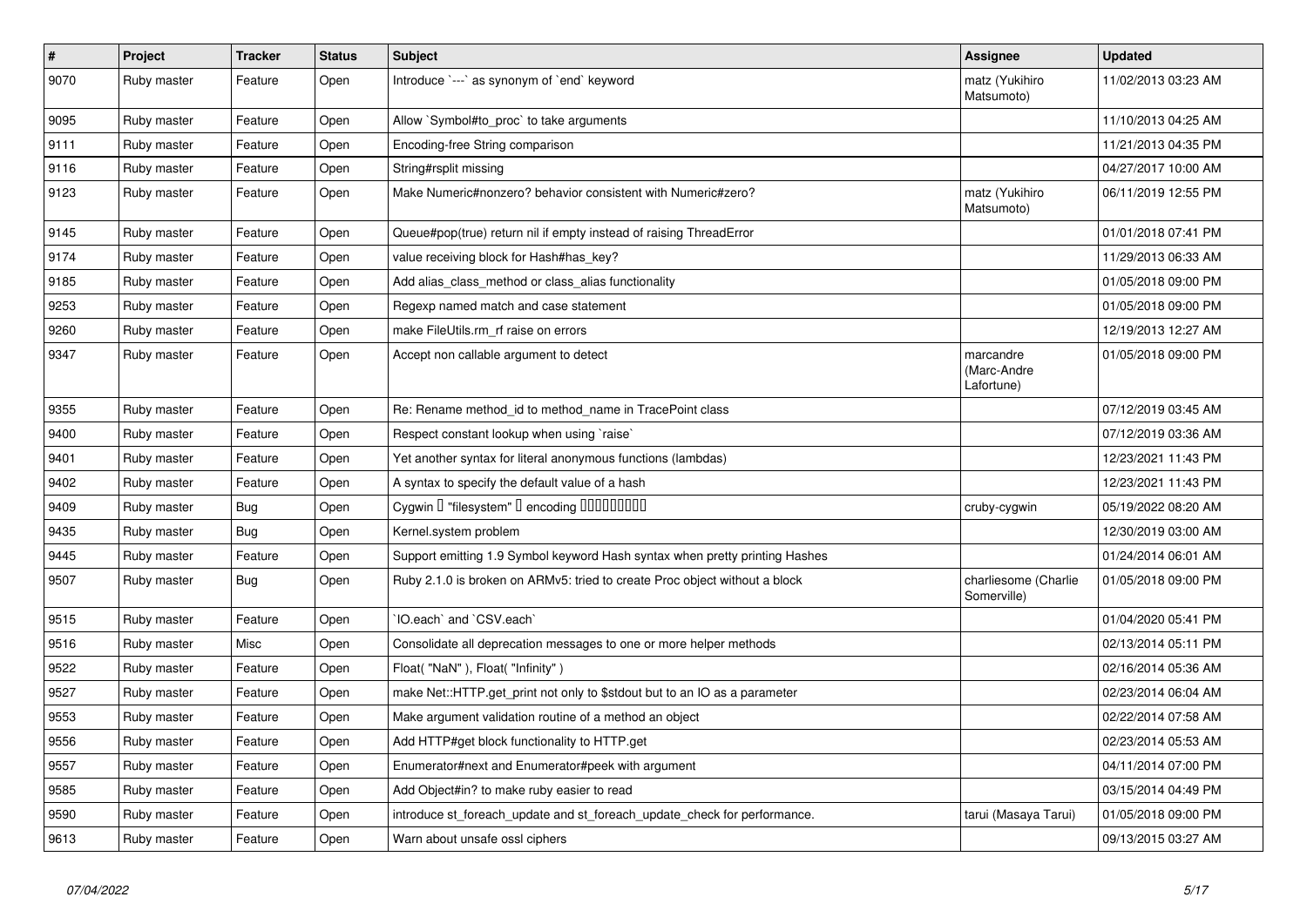| $\sharp$ | Project     | <b>Tracker</b> | <b>Status</b> | <b>Subject</b>                                                                                                                                                                    | <b>Assignee</b>              | <b>Updated</b>      |
|----------|-------------|----------------|---------------|-----------------------------------------------------------------------------------------------------------------------------------------------------------------------------------|------------------------------|---------------------|
| 9614     | Ruby master | Feature        | Open          | ordering of non-Hash items which use st_ internally                                                                                                                               | matz (Yukihiro<br>Matsumoto) | 01/05/2018 09:00 PM |
| 9667     | Ruby master | Feature        | Open          | Optimization of FILE and dir                                                                                                                                                      |                              | 03/25/2014 04:48 AM |
| 9686     | Ruby master | Feature        | Open          | Syntax for symbols used in hashes                                                                                                                                                 |                              | 12/23/2021 11:43 PM |
| 9704     | Ruby master | Feature        | Open          | Refinements as files instead of modules                                                                                                                                           | matz (Yukihiro<br>Matsumoto) | 10/11/2016 06:36 PM |
| 9724     | Ruby master | Misc           | Open          | Warnings in Ruby: allow per-file directives to i.e. suppress warnings                                                                                                             |                              | 04/10/2014 06:21 PM |
| 9725     | Ruby master | Feature        | Open          | Do not inspect NameError target object unless verbose                                                                                                                             |                              | 05/08/2015 02:18 AM |
| 9760     | Ruby master | Bug            | Open          | mkmf does not allow for linking against custom libraries when a system library is present                                                                                         |                              | 05/24/2016 08:11 AM |
| 9779     | Ruby master | Feature        | Open          | Add Module#descendents                                                                                                                                                            |                              | 01/05/2018 09:00 PM |
| 9784     | Ruby master | Feature        | Open          | Alias URI#merge to URI#join                                                                                                                                                       |                              | 04/29/2014 05:42 AM |
| 9804     | Ruby master | Feature        | Open          | File::CREATE as a synonym for File::CREAT                                                                                                                                         |                              | 12/23/2021 11:43 PM |
| 9807     | Ruby master | Feature        | Open          | String.new with block                                                                                                                                                             |                              | 05/07/2014 05:54 AM |
| 9832     | Ruby master | Misc           | Open          | better concurrency in threads                                                                                                                                                     |                              | 05/12/2014 12:33 PM |
| 9853     | Ruby master | Feature        | Open          | Please consider quoted generation of hash like in %h( foo bar bee blaa)                                                                                                           |                              | 05/19/2014 04:43 PM |
| 9871     | Ruby master | Feature        | Open          | load a ruby library which doesn't have extension                                                                                                                                  |                              | 05/28/2014 10:07 AM |
| 9887     | Ruby master | Feature        | Open          | Add uninclude please                                                                                                                                                              |                              | 05/31/2014 01:33 PM |
| 9909     | Ruby master | Feature        | Open          | why shouldn't constant lookup check the nesting of module's name                                                                                                                  |                              | 06/07/2014 02:18 AM |
| 9918     | Ruby master | Feature        | Open          | Exception#cause should be shown in output and #inspect                                                                                                                            |                              | 07/13/2015 02:32 PM |
| 9929     | Ruby master | Feature        | Open          | add with default method to Hash                                                                                                                                                   |                              | 06/11/2014 12:08 AM |
| 9941     | Ruby master | Feature        | Open          | Issue a warning when `module` or `class` keyword causes re-initialization of a constant that will<br>become the module/class name, instead of creating/reopening the module/class |                              | 12/23/2021 11:43 PM |
| 9947     | Ruby master | Feature        | Open          | Make `Object#send` and `Object#method` private                                                                                                                                    |                              | 12/23/2021 11:43 PM |
| 9953     | Ruby master | Feature        | Open          | set trace func values which could be frozen or symbols                                                                                                                            |                              | 06/19/2014 10:44 PM |
| 9992     | Ruby master | Feature        | Open          | Access Modifiers (Internal Interfaces)                                                                                                                                            |                              | 12/18/2017 03:04 PM |
| 10000    | Ruby master | Feature        | Open          | format width and precision with symbol hash                                                                                                                                       |                              | 07/01/2014 01:25 AM |
| 10009    | Ruby master | Bug            | Open          | IO operation is 10x slower in multi-thread environment                                                                                                                            | ko1 (Koichi Sasada)          | 05/21/2015 07:19 AM |
| 10051    | Ruby master | Feature        | Open          | nbsp isn't remove with trim                                                                                                                                                       |                              | 07/17/2014 08:02 AM |
| 10128    | Ruby master | Bug            | Open          | Quoting problem for arguments of Kernel.system, Kernel.exec on Windows                                                                                                            | cruby-windows                | 12/30/2019 03:00 AM |
| 10152    | Ruby master | Feature        | Open          | String#strip doesn't remove non-breaking space                                                                                                                                    |                              | 04/12/2015 07:36 PM |
| 10168    | Ruby master | Feature        | Open          | Native Object#inspect method should single quote strings that don't need to be double quoted                                                                                      |                              | 01/01/2016 08:27 PM |
| 10175    | Ruby master | Feature        | Open          | There's no reason to prefer Proc.new over Kernel#proc anymore                                                                                                                     |                              | 11/10/2014 11:07 PM |
| 10176    | Ruby master | Feature        | Open          | Document how to perform net/http calls in parallel                                                                                                                                |                              | 08/27/2014 10:46 PM |
| 10177    | Ruby master | Feature        | Open          | Hash#has_key? and Hash#has_value? should be deprecated                                                                                                                            |                              | 09/19/2014 06:01 PM |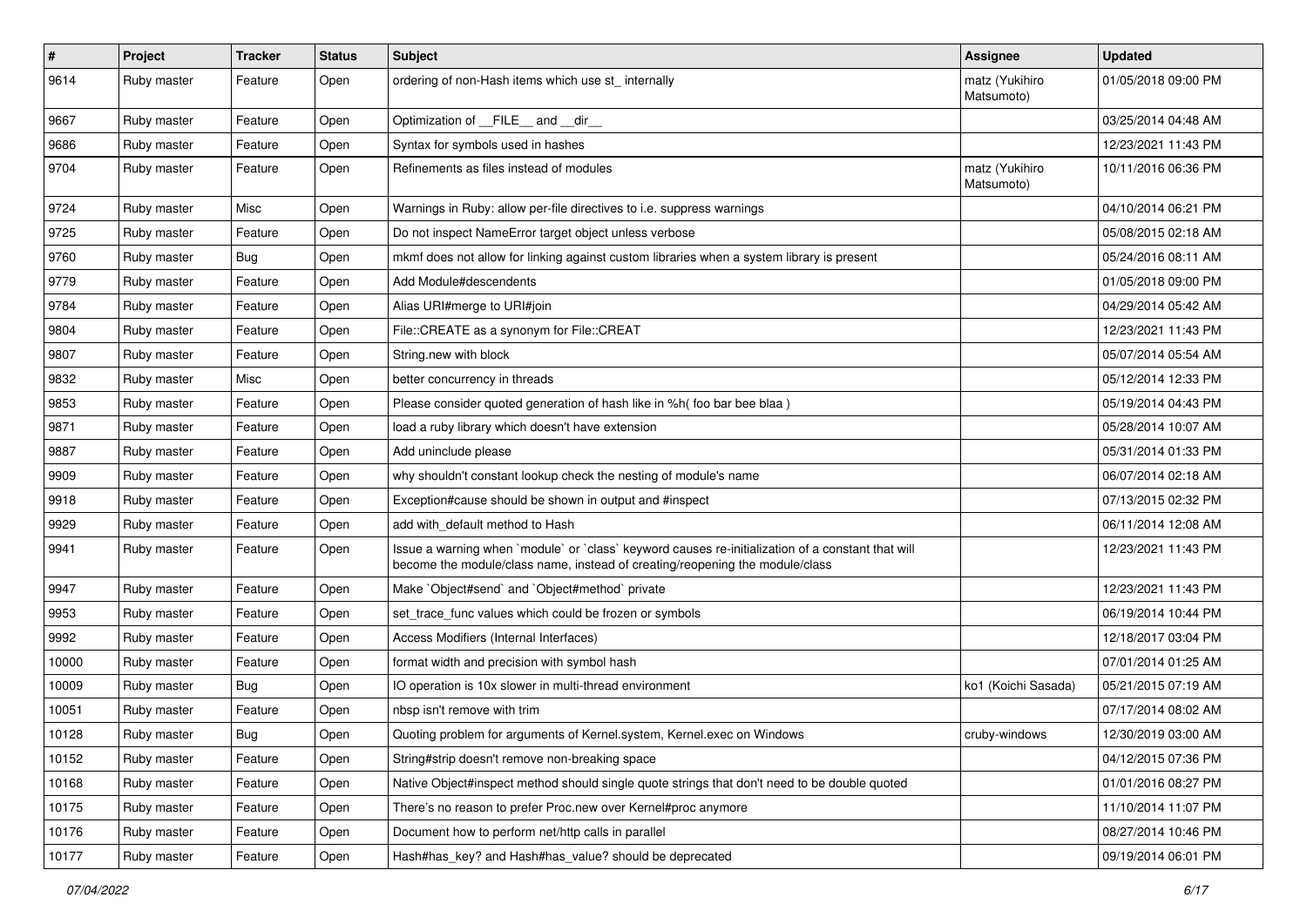| $\vert$ # | <b>Project</b> | <b>Tracker</b> | <b>Status</b> | <b>Subject</b>                                                                                                                             | Assignee                     | <b>Updated</b>      |
|-----------|----------------|----------------|---------------|--------------------------------------------------------------------------------------------------------------------------------------------|------------------------------|---------------------|
| 10179     | Ruby master    | Feature        | Open          | Net::HTTP::Get.new("https://google.com").basic_auth(user_name, password) should throw exception<br>stating the need to set use_ssl to true |                              | 09/13/2015 03:25 AM |
| 10181     | Ruby master    | Feature        | Open          | New method File.openat()                                                                                                                   |                              | 10/22/2015 12:12 PM |
| 10183     | Ruby master    | Feature        | Open          | An alternative name for method `class`                                                                                                     |                              | 10/31/2017 11:42 AM |
| 10215     | Ruby master    | Feature        | Open          | prohibit subclassing for classes without allocator in Ruby                                                                                 |                              | 09/08/2014 07:29 AM |
| 10217     | Ruby master    | Feature        | Open          | Dir constructor similar to Pathname constructor                                                                                            |                              | 12/23/2021 11:43 PM |
| 10225     | Ruby master    | Feature        | Open          | [PATCH] *math.c: New method Math.normcdf                                                                                                   |                              | 01/05/2018 09:01 PM |
| 10237     | Ruby master    | Feature        | Open          | Transform all elements of one Encoding into another Encoding for Array and Hash                                                            |                              | 01/05/2018 09:01 PM |
| 10238     | Ruby master    | Feature        | Open          | todo: remove dependency on malloc usable size                                                                                              | ko1 (Koichi Sasada)          | 12/10/2020 09:20 AM |
| 10251     | Ruby master    | Feature        | Open          | URI: Support wildcards (globbing) in no_proxy                                                                                              |                              | 12/16/2015 05:22 AM |
| 10255     | Ruby master    | Feature        | Open          | Math.log: check domain of base argument                                                                                                    |                              | 01/27/2015 02:32 AM |
| 10273     | Ruby master    | Feature        | Open          | Immutable Ruby                                                                                                                             |                              | 12/23/2021 11:43 PM |
| 10287     | Ruby master    | Feature        | Open          | rename COLON3 to COLON2 HEAD.                                                                                                              | matz (Yukihiro<br>Matsumoto) | 07/27/2021 09:34 AM |
| 10305     | Ruby master    | Feature        | Open          | Method for resolving all autoload statements / Add warning on autoload when used with chroot                                               |                              | 09/29/2014 02:05 PM |
| 10308     | Ruby master    | Feature        | Open          | Pipes in Ruby                                                                                                                              |                              | 09/30/2014 11:21 PM |
| 10312     | Ruby master    | Misc           | Open          | Give people more control over how the ruby parser sees code and lexical code elements (valid/invalid<br>toggle options) + macros           |                              | 01/20/2016 05:14 PM |
| 10318     | Ruby master    | Feature        | Open          | [PATCH 0/n] Let underscore be positionally matched arg to omit binding obvious variable.                                                   |                              | 12/10/2020 08:53 AM |
| 10320     | Ruby master    | Feature        | Open          | require into module                                                                                                                        |                              | 06/10/2021 08:15 AM |
| 10327     | Ruby master    | Feature        | Open          | Bool/False/True module for $'=='$                                                                                                          |                              | 10/15/2014 02:42 PM |
| 10328     | Ruby master    | Feature        | Open          | [PATCH] make OPT SUPPORT JOKE a proper VM option                                                                                           | normalperson (Eric<br>Wong)  | 01/05/2018 09:01 PM |
| 10331     | Ruby master    | Feature        | Open          | String#to r to recognize negative denominators                                                                                             |                              | 10/06/2014 02:44 PM |
| 10332     | Ruby master    | Feature        | Open          | Rational literal for mixed fractions                                                                                                       |                              | 10/06/2014 02:55 PM |
| 10343     | Ruby master    | Feature        | Open          | Postfix notations for 'when' and 'else' inside 'case' statement                                                                            |                              | 10/08/2014 05:25 PM |
| 10366     | Ruby master    | Feature        | Open          | New inspection form for rational                                                                                                           |                              | 10/11/2014 12:50 AM |
| 10370     | Ruby master    | Feature        | Open          | [PATCH] We don't need to check whether rb_block_call exists                                                                                |                              | 01/29/2019 06:46 PM |
| 10371     | Ruby master    | Feature        | Open          | Use Thread#handle_interrupt in MonitorMixin                                                                                                |                              | 12/23/2021 11:43 PM |
| 10378     | Ruby master    | Feature        | Open          | [PATCH $0/3$ ] It's better $(1 + 0i)$ .real? return true                                                                                   |                              | 01/05/2018 09:01 PM |
| 10386     | Ruby master    | Feature        | Open          | [PATCH 3/3] There is little possibility of using m sqrt at complex.c                                                                       |                              | 11/10/2014 11:10 PM |
| 10391     | Ruby master    | Feature        | Open          | Provide %eISO-8859-1'string \xAA literal' string literals with explicit encoding                                                           |                              | 10/28/2014 10:27 AM |
| 10404     | Ruby master    | Feature        | Open          | Allow individual finalizers to be removed with ObjectSpace.undefine_finalizer                                                              | matz (Yukihiro<br>Matsumoto) | 10/20/2014 08:14 AM |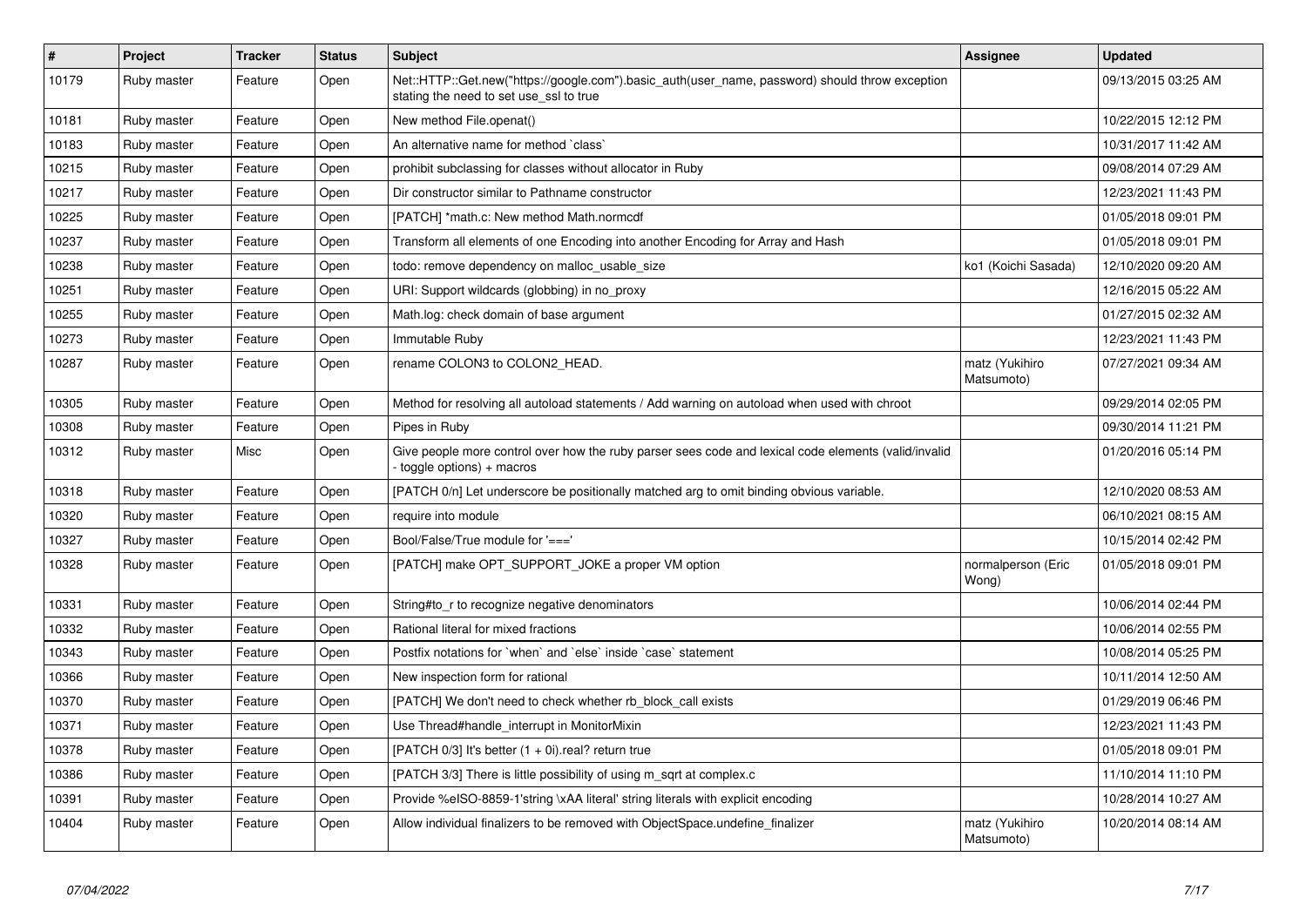| $\vert$ # | Project     | <b>Tracker</b> | <b>Status</b> | Subject                                                                                   | Assignee                     | <b>Updated</b>      |
|-----------|-------------|----------------|---------------|-------------------------------------------------------------------------------------------|------------------------------|---------------------|
| 10416     | Ruby master | <b>Bug</b>     | Open          | Create mechanism for updating of Unicode data files downstreams when we want              | nobu (Nobuyoshi<br>Nakada)   | 10/08/2021 06:40 AM |
| 10423     | Ruby master | Feature        | Open          | [PATCH] opt_str_lit*: avoid literal string allocations                                    | ko1 (Koichi Sasada)          | 01/05/2018 09:01 PM |
| 10424     | Ruby master | Misc           | Open          | Error message when sorting NaN                                                            |                              | 10/25/2014 02:13 PM |
| 10425     | Ruby master | Feature        | Open          | A predicate method to tell if a number is near another                                    |                              | 10/26/2014 01:47 AM |
| 10426     | Ruby master | Feature        | Open          | A predicate to express congruence                                                         |                              | 11/14/2014 02:11 AM |
| 10436     | Ruby master | Bug            | Open          | ruby -c and ripper inconsistency: m(&nil) {}                                              |                              | 08/27/2019 12:08 AM |
| 10455     | Ruby master | Feature        | Open          | [PATCH 0/n] Combine interface for creating new matrix                                     |                              | 10/29/2014 10:17 PM |
| 10473     | Ruby master | Feature        | Open          | Change Date#to_datetime to use local time                                                 |                              | 07/23/2021 07:08 PM |
| 10474     | Ruby master | Feature        | Open          | [PATCH 1/1] Refactoring math.c (Combined some macros into one macro)                      |                              | 11/10/2014 10:29 PM |
| 10477     | Ruby master | Feature        | Open          | Implicit interfaces                                                                       |                              | 12/23/2021 11:43 PM |
| 10489     | Ruby master | Feature        | Open          | Add inherit method for clearer and multiple inheritance                                   | matz (Yukihiro<br>Matsumoto) | 12/10/2020 08:53 AM |
| 10498     | Ruby master | Feature        | Open          | Make `loop` yield a counter                                                               | matz (Yukihiro<br>Matsumoto) | 01/05/2018 09:01 PM |
| 10503     | Ruby master | Feature        | Open          | introduce InvalidPercentEncoding error for failed URI parsing                             |                              | 01/05/2018 09:01 PM |
| 10505     | Ruby master | Feature        | Open          | [PATCH 2/n] DDDDDDDD./Object#eql? with block. (ja/en)                                     |                              | 11/13/2014 05:52 PM |
| 10513     | Ruby master | Misc           | Open          | instance_eval yields the receiver, but is documented to yield no arguments                | zzak (Zachary Scott)         | 11/14/2014 10:29 PM |
| 10519     | Ruby master | Feature        | Open          | <b>TLS Renegotiation</b>                                                                  |                              | 09/13/2015 03:29 AM |
| 10528     | Ruby master | Feature        | Open          | Allow line breaks instead of commas in arrays, hashes, argument lists, etc.               |                              | 12/23/2021 11:43 PM |
| 10541     | Ruby master | Misc           | Open          | Remove shorthand string interpolation syntax                                              | matz (Yukihiro<br>Matsumoto) | 10/08/2015 05:44 PM |
| 10548     | Ruby master | Feature        | Open          | remove callcc (Callcc is now going obsoleted. Please use Fiber.)                          |                              | 04/18/2022 09:07 AM |
| 10549     | Ruby master | Feature        | Open          | Deprecate each_with_index and each_with_object in favor of with_index and with_object     | matz (Yukihiro<br>Matsumoto) | 07/27/2021 11:09 AM |
| 10552     | Ruby master | Feature        | Open          | [PATCH] Add Enumerable#frequencies and Enumerable#relative_frequencies                    |                              | 11/30/2014 11:56 AM |
| 10561     | Ruby master | Feature        | Open          | Improve function of Thread::Backtrace::Location #path and #absolute_path                  |                              | 09/24/2020 09:39 AM |
| 10574     | Ruby master | Feature        | Open          | Add String#Ichomp and String.Ichomp!                                                      | matz (Yukihiro<br>Matsumoto) | 12/15/2014 04:34 PM |
| 10580     | Ruby master | Bug            | Open          | TestProcess#test_deadlock_by_signal_at_forking fails on ARM                               | akr (Akira Tanaka)           | 12/30/2019 03:00 AM |
| 10585     | Ruby master | Feature        | Open          | struct: speedup struct.attr = v for first 10 attributes and struct[:attr] for big structs |                              | 06/30/2015 08:18 PM |
| 10589     | Ruby master | Feature        | Open          | [TracePoint API] Make THREAD {BEGIN, END} events return some context information          |                              | 12/11/2014 04:27 PM |
| 10602     | Ruby master | Feature        | Open          | Support multithreaded profiling                                                           |                              | 07/09/2019 01:24 AM |
| 10628     | Ruby master | Misc           | Open          | Peformance of URI module                                                                  | naruse (Yui NARUSE)          | 12/26/2014 04:08 PM |
| 10634     | Ruby master | Feature        | Open          | Baselining with Benchmark                                                                 |                              | 12/23/2021 11:43 PM |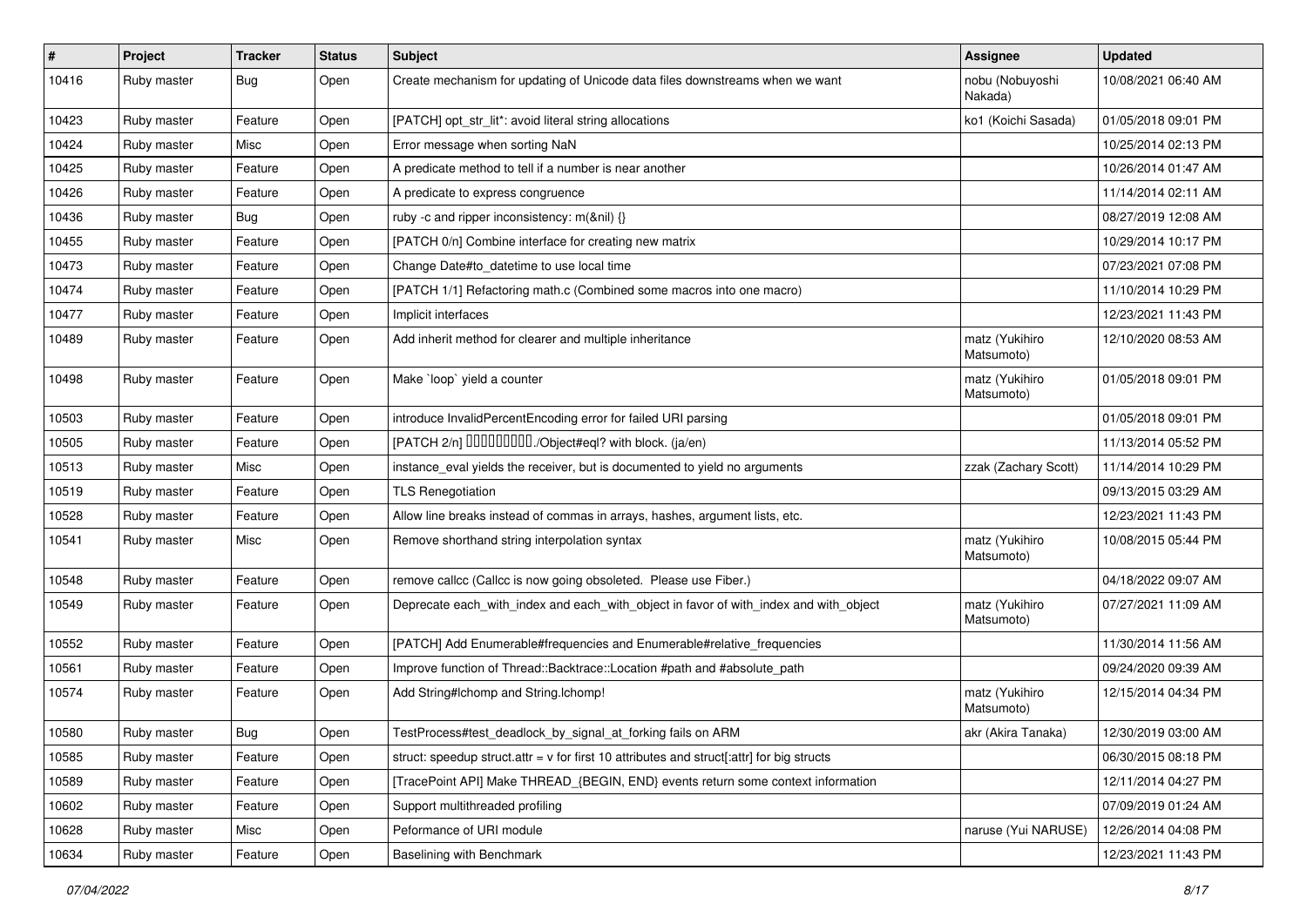| $\vert$ # | Project     | <b>Tracker</b> | <b>Status</b> | <b>Subject</b>                                                                     | <b>Assignee</b>              | <b>Updated</b>      |
|-----------|-------------|----------------|---------------|------------------------------------------------------------------------------------|------------------------------|---------------------|
| 10645     | Ruby master | Feature        | Open          | Consider adding support of .first to MatchData object like MatchData[0]            |                              | 12/25/2014 06:50 AM |
| 10658     | Ruby master | Feature        | Open          | ThreadGroup local variables                                                        |                              | 01/28/2016 07:20 AM |
| 10663     | Ruby master | Feature        | Open          | Consider adding support for String input to File. methods                          |                              | 01/05/2015 12:47 AM |
| 10683     | Ruby master | Feature        | Open          | fix inconsistent behavior of Kernel. Hash()                                        |                              | 01/02/2015 06:00 AM |
| 10701     | Ruby master | Feature        | Open          | Class: Array 2 New methods                                                         |                              | 01/08/2015 07:21 AM |
| 10726     | Ruby master | Feature        | Open          | [PATCH 4/4] * New methods: Set#power                                               |                              | 01/28/2015 07:48 AM |
| 10728     | Ruby master | Feature        | Open          | Warning for Fixnum#size to use RbConfig::SIZEOF['long']                            |                              | 01/11/2015 04:23 PM |
| 10729     | Ruby master | Feature        | Open          | Array method to subtract in place                                                  |                              | 01/11/2015 02:29 PM |
| 10755     | Ruby master | Feature        | Open          | Use rb_define_alias instead of rb_define_method for rb_cHash                       |                              | 07/27/2021 11:09 AM |
| 10770     | Ruby master | Feature        | Open          | chr and ord behavior for ill-formed byte sequences and surrogate code points       |                              | 01/22/2015 10:19 AM |
| 10783     | Ruby master | Misc           | Open          | String#concat has an "appending" behavior                                          |                              | 08/08/2018 03:08 AM |
| 10793     | Ruby master | Feature        | Open          | Infrastructure/Release-Management: Sign releases                                   |                              | 02/12/2016 09:20 PM |
| 10829     | Ruby master | Feature        | Open          | Add to_proc method to the Array class                                              |                              | 12/23/2021 11:43 PM |
| 10851     | Ruby master | Feature        | Open          | Introduce Regexp#fetch                                                             |                              | 02/13/2015 11:15 AM |
| 10863     | Ruby master | Feature        | Open          | allow protected class methods to be callable from instance methods                 |                              | 04/01/2015 06:11 PM |
| 10869     | Ruby master | Feature        | Open          | Add support for option to pre-compile Ruby files                                   |                              | 02/23/2015 11:08 AM |
| 10879     | Ruby master | Feature        | Open          | UnboundMethod#to_proc                                                              |                              | 02/21/2015 07:56 PM |
| 10882     | Ruby master | Feature        | Open          | Provide Levenshtein distance implementation as part of stdlib                      |                              | 02/26/2015 03:56 PM |
| 10927     | Ruby master | Feature        | Open          | [PATCH] Add default empty string to string replacements                            |                              | 03/04/2015 10:49 AM |
| 10932     | Ruby master | Feature        | Open          | Enabling allocation tracing as early as possible                                   | ko1 (Koichi Sasada)          | 06/13/2015 07:54 AM |
| 10949     | Ruby master | Feature        | Open          | Time is WB unprotected                                                             |                              | 07/23/2015 05:55 PM |
| 10983     | Ruby master | Misc           | Open          | Why blocks make Ruby methods 439% slower?                                          |                              | 11/10/2015 06:21 AM |
| 11026     | Ruby master | Feature        | Open          | How atomic should dynamic regexp with "once" flag be?                              |                              | 12/23/2021 11:43 PM |
| 11064     | Ruby master | <b>Bug</b>     | Open          | #singleton_methods for objects with special singleton_class returns an empty array |                              | 01/31/2022 05:02 AM |
| 11100     | Ruby master | Feature        | Open          | Permit multiple captures with String[Regexp, ]                                     |                              | 01/24/2016 08:42 AM |
| 11122     | Ruby master | Feature        | Open          | exception-free non-blocking Queue/SizedQueue operations                            | matz (Yukihiro<br>Matsumoto) | 05/06/2015 08:53 PM |
| 11129     | Ruby master | Feature        | Open          | block-level hash destructuring only works for the last argument                    |                              | 07/07/2019 05:11 AM |
| 11142     | Ruby master | <b>Bug</b>     | Open          | Command line argument parser on windows handles double quotes inconsistently.      | usa (Usaku<br>NAKAMURA)      | 05/12/2015 04:09 PM |
| 11148     | Ruby master | Feature        | Open          | Add a way to require files, but not raise an exception when the file isn't found   |                              | 05/13/2015 05:57 PM |
| 11174     | Ruby master | <b>Bug</b>     | Open          | threads memory leak                                                                | ko1 (Koichi Sasada)          | 06/17/2019 03:17 PM |
| 11177     | Ruby master | <b>Bug</b>     | Open          | <b>DATALEOFILILILILILI</b>                                                         |                              | 05/25/2015 03:49 AM |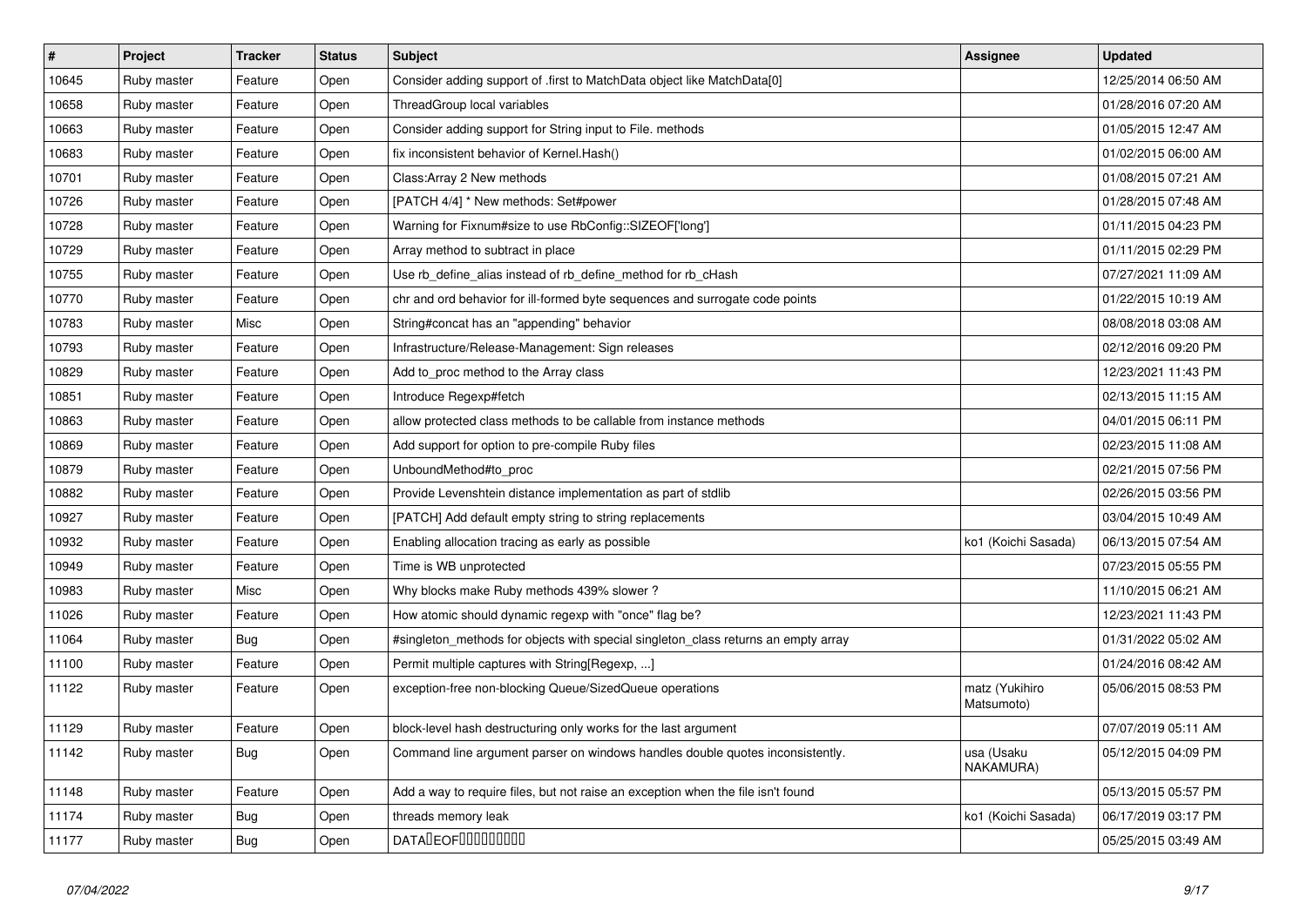| $\vert$ # | Project     | <b>Tracker</b> | <b>Status</b> | <b>Subject</b>                                                                                                        | Assignee                     | <b>Updated</b>      |
|-----------|-------------|----------------|---------------|-----------------------------------------------------------------------------------------------------------------------|------------------------------|---------------------|
| 11181     | Ruby master | Feature        | Open          | Add a line directive to Ruby                                                                                          | matz (Yukihiro<br>Matsumoto) | 01/26/2016 02:04 AM |
| 11183     | Ruby master | Bug            | Open          |                                                                                                                       |                              | 05/26/2015 08:32 AM |
| 11230     | Ruby master | <b>Bug</b>     | Open          | Should rb_struct_s_members() be public API?                                                                           |                              | 04/17/2021 05:06 PM |
| 11262     | Ruby master | Feature        | Open          | Make more objects behave like "Functions"                                                                             |                              | 12/28/2019 09:47 PM |
| 11273     | Ruby master | Feature        | Open          | [PATCH] Make it possible to `load` from a FIFO file                                                                   |                              | 07/23/2019 05:45 PM |
| 11292     | Ruby master | Feature        | Open          | objspace: Dump type of special consts                                                                                 | tmm1 (Aman Karmani)          | 06/22/2015 04:22 AM |
| 11295     | Ruby master | Misc           | Open          | Request for comments about error messages                                                                             |                              | 10/22/2015 09:12 AM |
| 11299     | Ruby master | Feature        | Open          | [PATCH] use Array instead of custom struct for generic ivars                                                          | normalperson (Eric<br>Wong)  | 06/24/2015 12:38 AM |
| 11305     | Ruby master | Feature        | Open          | [ipaddr] include the IP address in question within the InvalidAddressError exception message                          |                              | 06/25/2015 04:25 AM |
| 11307     | Ruby master | Feature        | Open          | exception-free non-blocking Queue#pop                                                                                 | matz (Yukihiro<br>Matsumoto) | 06/25/2015 11:06 PM |
| 11309     | Ruby master | Feature        | Open          | Iterator over string matches                                                                                          |                              | 07/01/2015 08:35 AM |
| 11312     | Ruby master | Feature        | Open          | Add Resolv::DNS::Resource::IN::SPF                                                                                    | akr (Akira Tanaka)           | 07/01/2015 03:26 AM |
| 11315     | Ruby master | Feature        | Open          | [PATCH] Add Array#^ for parity with other set-like operations.                                                        |                              | 06/29/2015 05:05 AM |
| 11323     | Ruby master | Feature        | Open          | Documentation update on how uniq works / guarantee of order                                                           |                              | 07/02/2015 03:34 AM |
| 11347     | Ruby master | Feature        | Open          | Errors with cause not reported properly to console                                                                    |                              | 07/15/2015 04:39 PM |
| 11355     | Ruby master | Misc           | Open          | Exceptions inheriting from Timeout:: Error should behave the same way                                                 |                              | 07/15/2015 04:59 PM |
| 11361     | Ruby master | Feature        | Open          | proposal for easy method to nil-guard for generated variable name.                                                    |                              | 02/21/2016 12:01 PM |
| 11373     | Ruby master | Feature        | Open          | Add command line option to query valid values for --dump                                                              |                              | 07/27/2021 11:09 AM |
| 11388     | Ruby master | Feature        | Open          | SMTP Service Extension for Delivery Status Notifications                                                              |                              | 02/06/2018 11:37 AM |
| 11390     | Ruby master | Feature        | Open          | Allow symbols starting with numbers                                                                                   | matz (Yukihiro<br>Matsumoto) | 08/14/2015 05:23 AM |
| 11415     | Ruby master | Feature        | Open          | autoload with a Proc                                                                                                  |                              | 10/21/2015 08:38 PM |
| 11428     | Ruby master | Feature        | Open          | system/exec/etc. should to_s their argument to restore Pathname functionality as it was in 1.8                        |                              | 11/06/2016 02:17 AM |
| 11429     | Ruby master | Feature        | Open          | Local variable assignment via regex ===                                                                               |                              | 08/10/2015 11:26 PM |
| 11431     | Ruby master | Feature        | Open          | [PATCH] rb_parser_compile_*: remove volatile arg                                                                      |                              | 07/27/2021 07:27 AM |
| 11438     | Ruby master | <b>Bug</b>     | Open          | native_thread_init_stack() get machine.stack_start unequal to thread's stack start address, x86 win32                 | cruby-windows                | 08/13/2015 07:31 AM |
| 11446     | Ruby master | Feature        | Open          | Possible work around for the requirement to supplying arguments like this: .map(&:method,<br><arguments>)</arguments> |                              | 08/14/2015 04:40 PM |
| 11475     | Ruby master | Feature        | Open          | AST transforms                                                                                                        |                              | 08/21/2015 11:14 AM |
| 11500     | Ruby master | Feature        | Open          | [RFC] rename Queue to UnboundedQueue                                                                                  |                              | 07/19/2021 07:48 AM |
| 11507     | Ruby master | Feature        | Open          | Net::HTTP should use TCP_CORK or TCP_NOPUSH to avoid fragmenting packets                                              |                              | 09/04/2015 09:47 AM |
| 11514     | Ruby master | Bug            | Open          | AIX6.1 - Ruby 2.2.3 - Segmentation fault in :byteslice                                                                |                              | 09/18/2015 07:39 AM |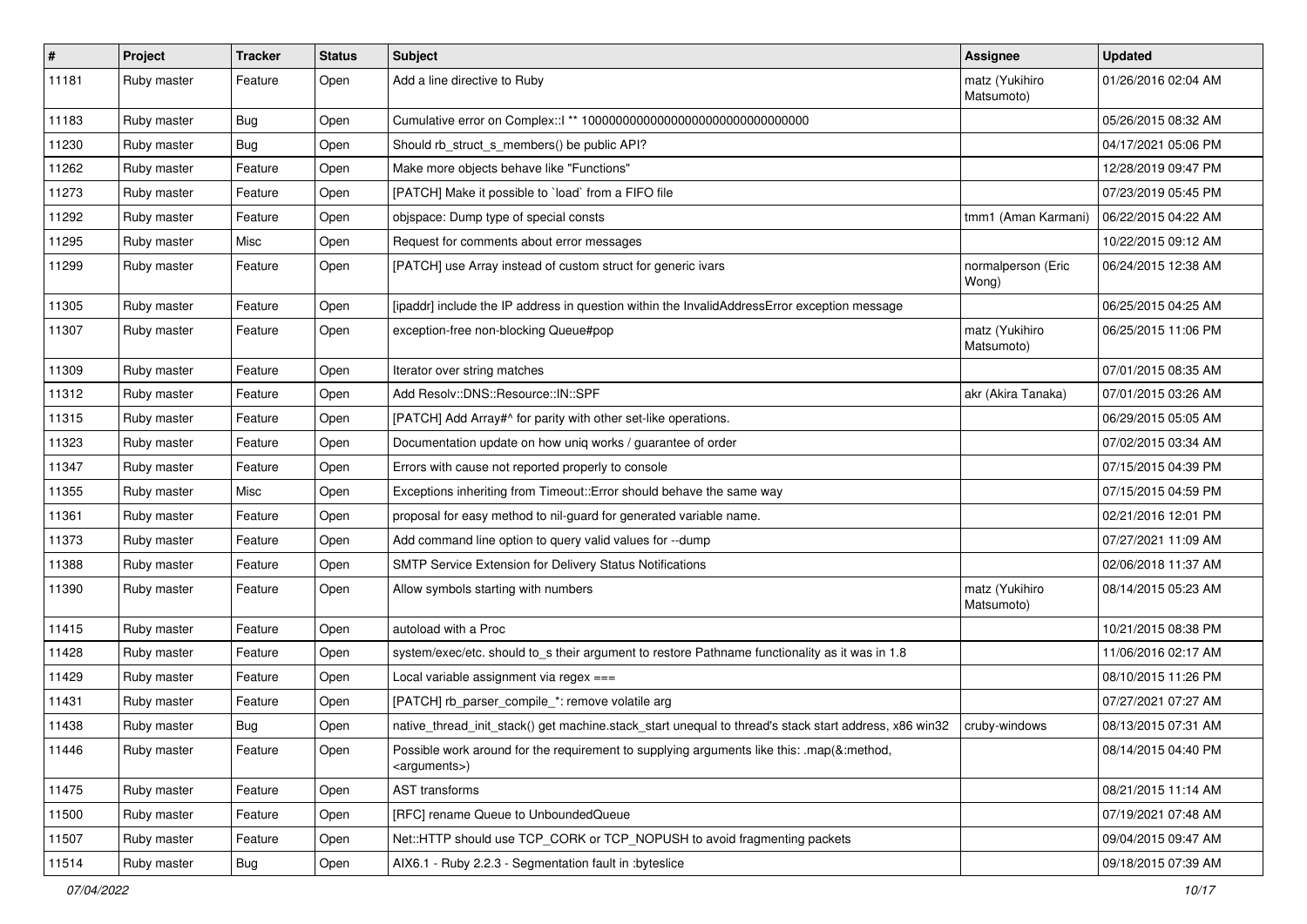| $\vert$ # | Project     | <b>Tracker</b> | <b>Status</b> | <b>Subject</b>                                                                               | <b>Assignee</b>              | <b>Updated</b>      |
|-----------|-------------|----------------|---------------|----------------------------------------------------------------------------------------------|------------------------------|---------------------|
| 11517     | Ruby master | Feature        | Open          | Queue enhancement - conditional pop                                                          | matz (Yukihiro<br>Matsumoto) | 09/17/2015 09:02 PM |
| 11518     | Ruby master | Feature        | Open          | Queue enhancement - promote! and promote all!                                                | matz (Yukihiro<br>Matsumoto) | 09/17/2015 08:40 PM |
| 11539     | Ruby master | Feature        | Open          | Support explicit declaration of volatile instance variables                                  |                              | 01/26/2021 03:30 PM |
| 11550     | Ruby master | Feature        | Open          | Current behaviour of super() is dangerous in the presence of more than one included modules. |                              | 01/20/2016 08:44 AM |
| 11570     | Ruby master | Misc           | Open          | Clarify autoload chaining behavior                                                           |                              | 10/06/2015 04:52 PM |
| 11577     | Ruby master | Feature        | Open          | Add encodeURIComponent compatible API for URI                                                |                              | 10/09/2015 01:40 PM |
| 11582     | Ruby master | <b>Bug</b>     | Open          | On Solaris, Rational#** returns -Infinity for Rational(0) when passed a negative Float       |                              | 10/13/2015 03:12 AM |
| 11583     | Ruby master | Feature        | Open          | Add File#unlink                                                                              |                              | 10/12/2015 05:40 AM |
| 11588     | Ruby master | Feature        | Open          | Implement structured warnings                                                                |                              | 12/06/2015 08:48 PM |
| 11597     | Ruby master | Feature        | Open          | Add Linux-specific setfsuid(2)/setfsgid(2)                                                   |                              | 10/15/2015 10:08 PM |
| 11599     | Ruby master | Feature        | Open          | Dump entries of hash in ObjectSpace                                                          | tmm1 (Aman Karmani)          | 11/24/2015 05:52 PM |
| 11627     | Ruby master | Feature        | Open          | make `nonzero` an alias of `nonzero?`                                                        | matz (Yukihiro<br>Matsumoto) | 12/23/2021 11:43 PM |
| 11629     | Ruby master | Feature        | Open          | Implement Enhanced Mail System Status Codes (rfc1893)                                        |                              | 10/28/2015 10:38 AM |
| 11630     | Ruby master | Feature        | Open          | possibility to serialize Proc or Lambda                                                      |                              | 11/23/2015 01:34 PM |
| 11634     | Ruby master | Feature        | Open          | [PATCH] variable.c (rb_global_tbl): convert to id_table                                      |                              | 10/29/2015 08:11 PM |
| 11660     | Ruby master | Feature        | Open          | a falsy value (similar to js undefined) that facilitates forwarding of default arguments     |                              | 11/05/2019 07:33 PM |
| 11665     | Ruby master | Feature        | Open          | Support nested functions for better code organization                                        |                              | 11/16/2016 03:06 PM |
| 11670     | Ruby master | Feature        | Open          | Show warning to make nested def obsolete                                                     | nobu (Nobuyoshi<br>Nakada)   | 11/09/2015 07:40 AM |
| 11690     | Ruby master | Feature        | Open          | Update Hash during multiple assignment                                                       |                              | 12/10/2015 12:26 PM |
| 11694     | Ruby master | Feature        | Open          | Numeric#nonpositive?, nonnegative?                                                           |                              | 11/16/2015 12:56 AM |
| 11700     | Ruby master | Feature        | Open          | positive flags for reverse lookup to socket                                                  |                              | 11/17/2015 02:48 AM |
| 11710     | Ruby master | Feature        | Open          | [PATCH] Replace Set#merge with Set#merge! and make Set#merge non-mutating.                   | knu (Akinori MUSHA)          | 11/18/2015 07:28 PM |
| 11723     | Ruby master | Feature        | Open          | CGI library should give access to raw request body                                           |                              | 11/20/2015 07:06 PM |
| 11735     | Ruby master | Feature        | Open          | Porting String#squish and String#squish! from Ruby on Rails' Active Support                  | matz (Yukihiro<br>Matsumoto) | 06/24/2016 08:02 AM |
| 11781     | Ruby master | Feature        | Open          | Would it be possible to alias .prepend() towards .unshift() for class Array by default?      |                              | 12/09/2015 12:46 PM |
| 11783     | Ruby master | Misc           | Open          | Do you have any idea if you have a budgets?                                                  |                              | 05/16/2019 09:06 PM |
| 11786     | Ruby master | Feature        | Open          | [PATCH] micro-optimize case dispatch even harder                                             |                              | 12/09/2015 09:58 AM |
| 11796     | Ruby master | Feature        | Open          | [PATCH] Refactor reduce call get_stat()                                                      |                              | 12/09/2015 02:33 PM |
| 11808     | Ruby master | Bug            | Open          | Different behavior between Enumerable#grep and Array#grep                                    | ko1 (Koichi Sasada)          | 10/26/2020 04:36 AM |
| 11815     | Ruby master | Feature        | Open          | Proposal for method `Array#difference`                                                       |                              | 07/20/2020 11:34 PM |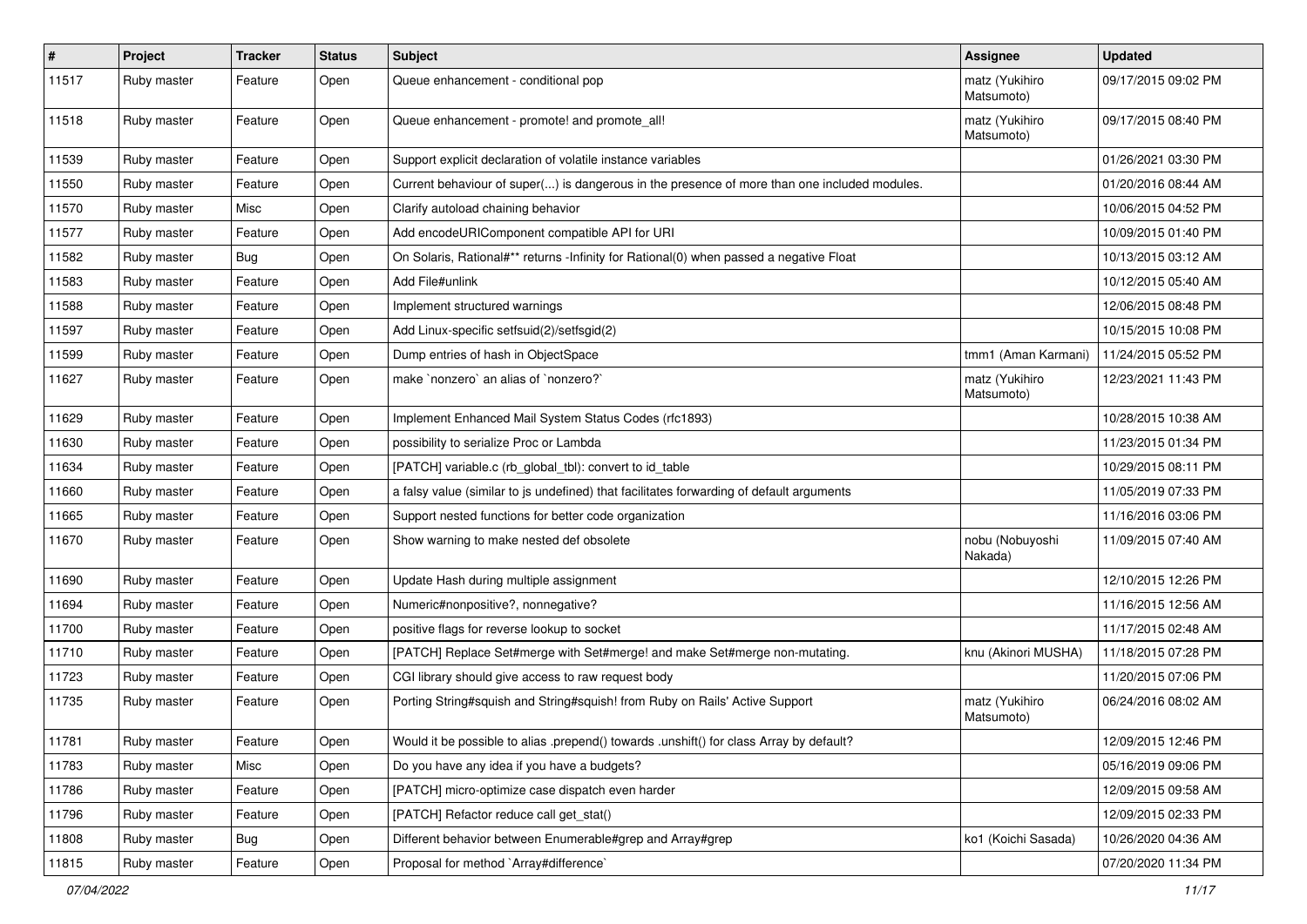| $\vert$ # | Project     | <b>Tracker</b> | <b>Status</b> | Subject                                                                                                                                     | <b>Assignee</b>              | <b>Updated</b>      |
|-----------|-------------|----------------|---------------|---------------------------------------------------------------------------------------------------------------------------------------------|------------------------------|---------------------|
| 11817     | Ruby master | Feature        | Open          | map.parallel                                                                                                                                |                              | 12/15/2015 04:28 AM |
| 11840     | Ruby master | Bug            | Open          | Error with "make check" on Cygwin                                                                                                           | cruby-cygwin                 | 05/19/2022 08:20 AM |
| 11868     | Ruby master | Feature        | Open          | Proposal for RubyVM::InstructionSequence.compile to return an object containing the syntax error<br>information currently written to STDERR |                              | 04/21/2016 05:49 AM |
| 11882     | Ruby master | Feature        | Open          | Map or NamedMap                                                                                                                             | matz (Yukihiro<br>Matsumoto) | 01/17/2021 01:31 PM |
| 11917     | Ruby master | Feature        | Open          | Add Range#length as an alias for size                                                                                                       |                              | 01/30/2016 07:01 AM |
| 11923     | Ruby master | Feature        | Open          | Put Struct accessors into separate module to allow redefining them in Struct.new's block                                                    |                              | 05/17/2016 06:37 AM |
| 11927     | Ruby master | Feature        | Open          | Return value for `Module#include` and `Module#prepend`                                                                                      |                              | 09/02/2020 12:40 AM |
| 11939     | Ruby master | Feature        | Open          | Syntax sugar to apply a method replace a variable                                                                                           |                              | 01/04/2016 09:49 AM |
| 11987     | Ruby master | Feature        | Open          | daemons can't show the backtrace of rb_bug                                                                                                  |                              | 01/13/2016 10:58 AM |
| 12006     | Ruby master | Feature        | Open          | return IO object from IO#print, IO#puts, IO#close_read, IO#close_write,                                                                     |                              | 01/21/2016 12:42 PM |
| 12008     | Ruby master | Feature        | Open          | Immutable object graphs (a.k.a. deep freeze)                                                                                                |                              | 06/27/2019 10:29 PM |
| 12017     | Ruby master | Feature        | Open          | [PATCH] dedupe string keys from Marshal.load                                                                                                |                              | 01/25/2016 09:02 AM |
| 12019     | Ruby master | Feature        | Open          | Better low-level support for writing concurrent libraries                                                                                   | matz (Yukihiro<br>Matsumoto) | 12/23/2021 11:43 PM |
| 12021     | Ruby master | Feature        | Open          | Final instance variables                                                                                                                    |                              | 12/23/2021 11:43 PM |
| 12023     | Ruby master | Feature        | Open          | Allow ivars to be used as method arguments                                                                                                  |                              | 01/27/2016 09:58 AM |
| 12034     | Ruby master | Feature        | Open          | RegExp does not respect file encoding directive                                                                                             |                              | 02/13/2016 06:41 PM |
| 12041     | Ruby master | Feature        | Open          | Change the initializer of NameError to take a receiver as the third argument                                                                |                              | 02/12/2016 05:37 AM |
| 12057     | Ruby master | Feature        | Open          | Allow methods with `yield` to be called without a block                                                                                     |                              | 12/23/2021 11:43 PM |
| 12059     | Ruby master | Feature        | Open          | Array#single?`, `Hash#single?`                                                                                                              |                              | 02/10/2016 04:02 AM |
| 12064     | Ruby master | Feature        | Open          | Make creation of enc/unicode/casefold.h automatic again                                                                                     | nobu (Nobuyoshi<br>Nakada)   | 02/12/2016 06:13 AM |
| 12077     | Ruby master | Feature        | Open          | Consolidate SSLSocket interface with TCPSocket                                                                                              |                              | 05/17/2016 06:37 AM |
| 12080     | Ruby master | Feature        | Open          | Enumerable#first, Array#last with block                                                                                                     |                              | 04/20/2016 03:51 AM |
| 12083     | Ruby master | Feature        | Open          | \$_ and \$~ by Binding#local_variable_{get,set}                                                                                             |                              | 02/18/2016 04:35 AM |
| 12084     | Ruby master | Feature        | Open          | Class#instance`                                                                                                                             |                              | 12/14/2021 08:52 PM |
| 12086     | Ruby master | Feature        | Open          | using: option for instance_eval etc.                                                                                                        |                              | 12/29/2019 07:46 PM |
| 12094     | Ruby master | Feature        | Open          | parameterized property assignment: $o.prop(arg) = 1$                                                                                        |                              | 03/17/2016 07:05 AM |
| 12110     | Ruby master | Feature        | Open          | Create a method to avoid vacuous truth?                                                                                                     |                              | 03/12/2016 08:01 AM |
| 12113     | Ruby master | Feature        | Open          | Global method inside Delegator causes NameError                                                                                             |                              | 03/01/2016 01:58 AM |
| 12114     | Ruby master | Feature        | Open          | $$VERBOSE = true is being ignored$                                                                                                          |                              | 02/26/2016 02:00 PM |
| 12115     | Ruby master | Feature        | Open          | Add Symbol#call to allow to_proc shorthand with arguments                                                                                   |                              | 11/16/2018 09:49 AM |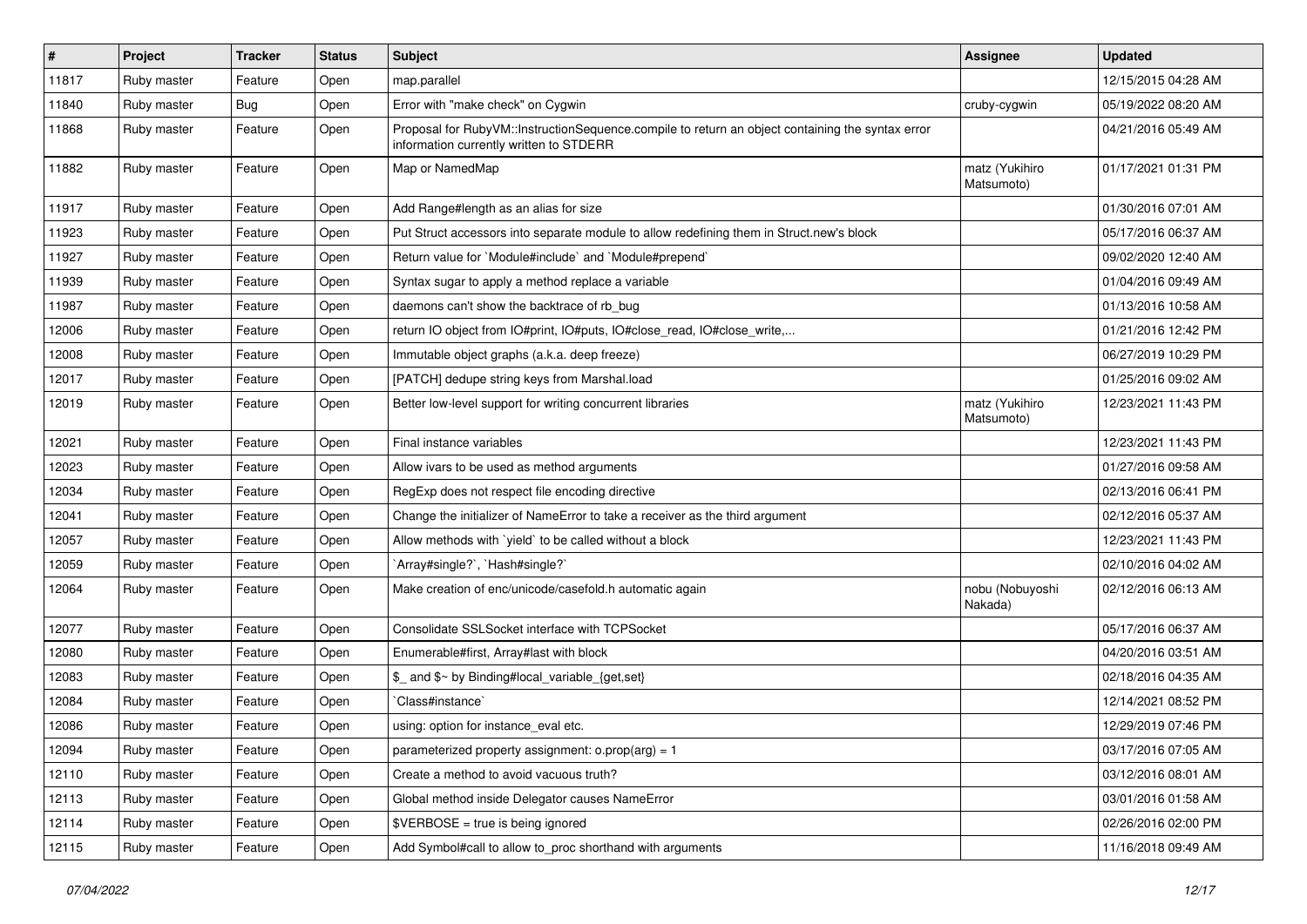| $\vert$ # | Project     | <b>Tracker</b> | <b>Status</b> | Subject                                                                                      | Assignee                     | Updated             |
|-----------|-------------|----------------|---------------|----------------------------------------------------------------------------------------------|------------------------------|---------------------|
| 12116     | Ruby master | Feature        | Open          | `Fixnum#divmod`, `Bignum#divmod` with multiple arguments                                     |                              | 03/21/2016 02:00 PM |
| 12125     | Ruby master | Feature        | Open          | Proposal: Shorthand operator for Object#method                                               |                              | 01/07/2022 06:23 PM |
| 12129     | Ruby master | Feature        | Open          | syntactic sugar for dynamic method dispatch `object_expression:method_name_expression(1, 2)` |                              | 03/14/2016 01:35 AM |
| 12134     | Ruby master | Feature        | Open          | Comparison between 'true' and 'false'                                                        |                              | 03/15/2016 12:41 PM |
| 12141     | Ruby master | Feature        | Open          | send and __send_                                                                             |                              | 03/14/2016 01:32 AM |
| 12145     | Ruby master | Feature        | Open          | Aliashood between `size` and `length` is not consistent                                      |                              | 06/27/2019 10:02 PM |
| 12165     | Ruby master | Feature        | Open          | Hash#first. Hash#last                                                                        |                              | 03/12/2016 10:55 AM |
| 12173     | Ruby master | Feature        | Open          | `Time#till_now`                                                                              |                              | 03/16/2016 10:19 AM |
| 12179     | Ruby master | Bug            | Open          | Build failure due to VPATH expansion                                                         |                              | 04/14/2016 01:55 AM |
| 12211     | Ruby master | Feature        | Open          | introduce Date#first_of_month and Date#last_of_month                                         |                              | 03/26/2016 12:58 AM |
| 12214     | Ruby master | Feature        | Open          | Inconsistent behaviour and lack of warnings/errors when referencing duplicated _variables    |                              | 03/24/2016 04:58 PM |
| 12226     | Ruby master | Feature        | Open          | Dir.home with valid named user raises ArgumentError on Windows                               |                              | 05/08/2016 10:06 AM |
| 12244     | Ruby master | Feature        | Open          | Add a way to 'integer - integer % num'                                                       | matz (Yukihiro<br>Matsumoto) | 05/17/2016 06:05 AM |
| 12247     | Ruby master | Feature        | Open          | accept multiple arguments at Array#delete                                                    |                              | 04/04/2016 10:16 PM |
| 12262     | Ruby master | Feature        | Open          | Anti-loop                                                                                    |                              | 04/09/2016 05:30 AM |
| 12272     | Ruby master | Feature        | Open          | Accepting HTML entity name in string literal                                                 |                              | 04/13/2016 05:16 AM |
| 12277     | Ruby master | Misc           | Open          | Coding rule: colum number                                                                    |                              | 04/13/2016 06:32 PM |
| 12280     | Ruby master | <b>Bug</b>     | Open          | IO.copy_stream(IO, IO) fails with "pread() not implemented"                                  |                              | 04/28/2016 05:51 AM |
| 12282     | Ruby master | Feature        | Open          | Hash#dig! for repeated applications of Hash#fetch                                            |                              | 12/28/2018 05:31 AM |
| 12306     | Ruby master | Feature        | Open          | Implement String #blank? #present? and improve #strip and family to handle unicode           | matz (Yukihiro<br>Matsumoto) | 07/22/2018 10:55 PM |
| 12317     | Ruby master | Feature        | Open          | Name space of a module                                                                       |                              | 09/04/2016 04:59 PM |
| 12319     | Ruby master | Feature        | Open          | Module#const_get` does not accept symbol with nested name                                    |                              | 01/04/2020 07:24 PM |
| 12334     | Ruby master | Feature        | Open          | Final/Readonly Support for Fields / Instance Variables                                       |                              | 07/20/2016 01:49 AM |
| 12350     | Ruby master | Feature        | Open          | Introduce Array#find! that raises an error if element not found                              |                              | 07/19/2016 06:20 AM |
| 12378     | Ruby master | Feature        | Open          | arbitrary size Random.new_seed                                                               |                              | 05/13/2016 04:44 PM |
| 12380     | Ruby master | Feature        | Open          | 'Struct' as a subclass of 'Class'                                                            |                              | 05/14/2016 08:28 AM |
| 12403     | Ruby master | Feature        | Open          | Optimise Regexp#match?                                                                       |                              | 05/24/2016 05:54 AM |
| 12416     | Ruby master | Feature        | Open          | struct rb_id_table lacks mark function                                                       |                              | 09/22/2020 07:43 PM |
| 12435     | Ruby master | Feature        | Open          | Using connect_nonblock to open TCP connections in Net::HTTP#connect                          |                              | 06/06/2016 12:42 AM |
| 12455     | Ruby master | Feature        | Open          | Add a way for class String to determine whether it has only numbers / digits or not          |                              | 07/20/2016 03:13 AM |
| 12482     | Ruby master | Feature        | Open          | ArgumentError.new(nil) should give a better description                                      |                              | 06/16/2016 04:18 AM |
| 12500     | Ruby master | <b>Bug</b>     | Open          | TestProcess#test_aspawn_too_long_path fails on mips with "argument too big"                  |                              | 12/29/2019 10:38 AM |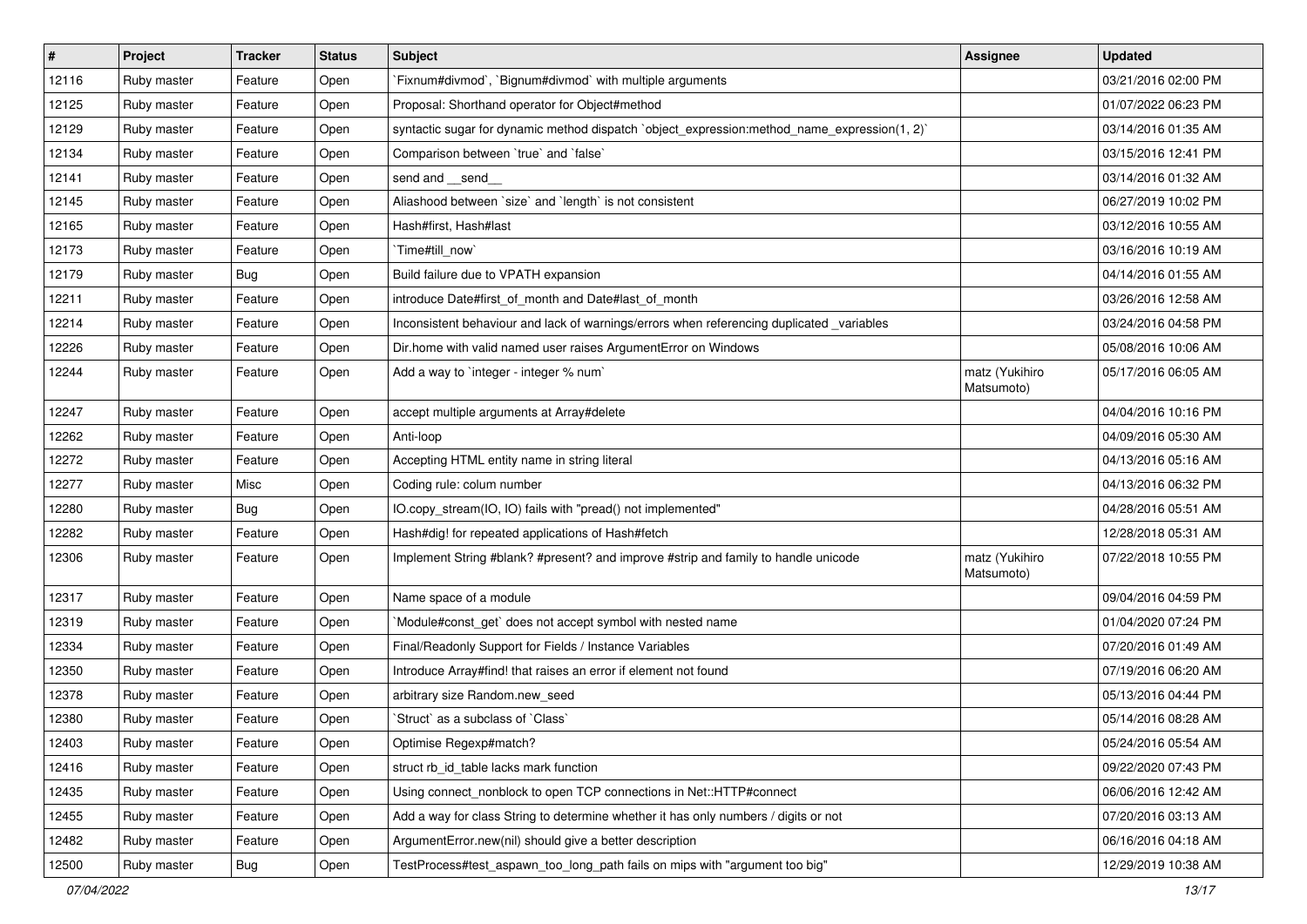| #     | Project     | <b>Tracker</b> | <b>Status</b> | Subject                                                                                                     | <b>Assignee</b>      | <b>Updated</b>      |
|-------|-------------|----------------|---------------|-------------------------------------------------------------------------------------------------------------|----------------------|---------------------|
| 12523 | Ruby master | Feature        | Open          | Object#values_at                                                                                            |                      | 01/05/2020 03:44 PM |
| 12573 | Ruby master | Feature        | Open          | Introduce a straightforward way to discover whether a process is running                                    |                      | 04/19/2017 12:05 PM |
| 12586 | Ruby master | Feature        | Open          | Hash#sample                                                                                                 |                      | 08/10/2016 04:08 AM |
| 12589 | Ruby master | Feature        | Open          | VM performance improvement proposal                                                                         |                      | 02/20/2018 05:00 AM |
| 12595 | Ruby master | Misc           | Open          | Documentation                                                                                               |                      | 07/18/2016 04:39 PM |
| 12625 | Ruby master | Feature        | Open          | TypeError.assert, ArgumentError.assert                                                                      |                      | 08/10/2016 04:36 AM |
| 12648 | Ruby master | Feature        | Open          | Enumerable#sort_by` with descending option                                                                  |                      | 10/05/2017 10:24 AM |
| 12689 | Ruby master | <b>Bug</b>     | Open          | Thread isolation of $$~$ and \$                                                                             |                      | 04/01/2021 08:51 PM |
| 12700 | Ruby master | Feature        | Open          | regexg heredoc support                                                                                      |                      | 11/24/2017 12:53 AM |
| 12731 | Ruby master | Feature        | Open          | rb_path_to_class should call custom const_defined? methods (take 2)                                         |                      | 07/25/2019 06:13 PM |
| 12751 | Ruby master | Misc           | Open          | Incompatibility of Ruby 3                                                                                   |                      | 09/14/2016 12:48 PM |
| 12755 | Ruby master | Feature        | Open          | optimize instruction sequence                                                                               |                      | 09/12/2016 07:05 AM |
| 12790 | Ruby master | Feature        | Open          | Better inspect for stdlib classes                                                                           |                      | 02/27/2017 08:36 PM |
| 12802 | Ruby master | Feature        | Open          | Add BLAKE2 support to Digest                                                                                |                      | 09/02/2019 05:58 AM |
| 12817 | Ruby master | Feature        | Open          | Consider adding method .sample() on class Hash (if this was not yet proposed)                               |                      | 10/11/2016 12:57 AM |
| 12843 | Ruby master | Feature        | Open          | Proposal to add a new method to class File in order to determine the name of the file without any<br>suffix |                      | 10/17/2016 08:56 AM |
| 12852 | Ruby master | <b>Bug</b>     | Open          | URI.parse can't handle non-ascii URIs                                                                       | akira (akira yamada) | 12/12/2016 06:39 PM |
| 12858 | Ruby master | Feature        | Open          | Supporting batch-requiring of files in ruby                                                                 |                      | 10/23/2016 08:05 AM |
| 12867 | Ruby master | Feature        | Open          | Add ability to check validity of a URL                                                                      |                      | 12/23/2021 11:43 PM |
| 12869 | Ruby master | Feature        | Open          | open-uri's open rejects `BOM' in encoding                                                                   |                      | 10/25/2016 05:06 AM |
| 12901 | Ruby master | Feature        | Open          | Anonymous functions without scope lookup overhead                                                           |                      | 01/01/2022 12:30 PM |
| 12928 | Ruby master | Feature        | Open          | Use socket conect_timeout in net stdlib for open_timeout                                                    |                      | 12/02/2019 09:20 PM |
| 12968 | Ruby master | Feature        | Open          | Allow default value via block for Integer(), Float() and Rational()                                         |                      | 06/28/2017 05:53 PM |
| 12969 | Ruby master | Feature        | Open          | Allow optional parameter in String#strip and related                                                        |                      | 01/20/2017 08:19 AM |
| 12985 | Ruby master | Feature        | Open          | HTTP should handle cookies                                                                                  |                      | 06/24/2019 10:38 PM |
| 12986 | Ruby master | Feature        | Open          | HTTP/request basic_auth context should be switched                                                          |                      | 06/24/2019 10:38 PM |
| 12992 | Ruby master | Feature        | Open          | ArgumentError if hostname is missing                                                                        |                      | 07/27/2021 11:40 AM |
| 13006 | Ruby master | Feature        | Open          | backtrace of thread killer                                                                                  |                      | 12/06/2016 01:11 AM |
| 13026 | Ruby master | Feature        | Open          | Public singleton methods                                                                                    |                      | 02/22/2017 06:53 PM |
| 13048 | Ruby master | Feature        | Open          | Better way to do Regexp.new(Regexp.escape("some string"))                                                   |                      | 01/20/2017 04:01 AM |
| 13072 | Ruby master | Misc           | Open          | Current state of date standard library                                                                      |                      | 09/02/2017 05:38 PM |
| 13095 | Ruby master | Feature        | Open          | [PATCH] io.c (rb_f_syscall): remove deprecation notice                                                      |                      | 03/26/2017 06:21 AM |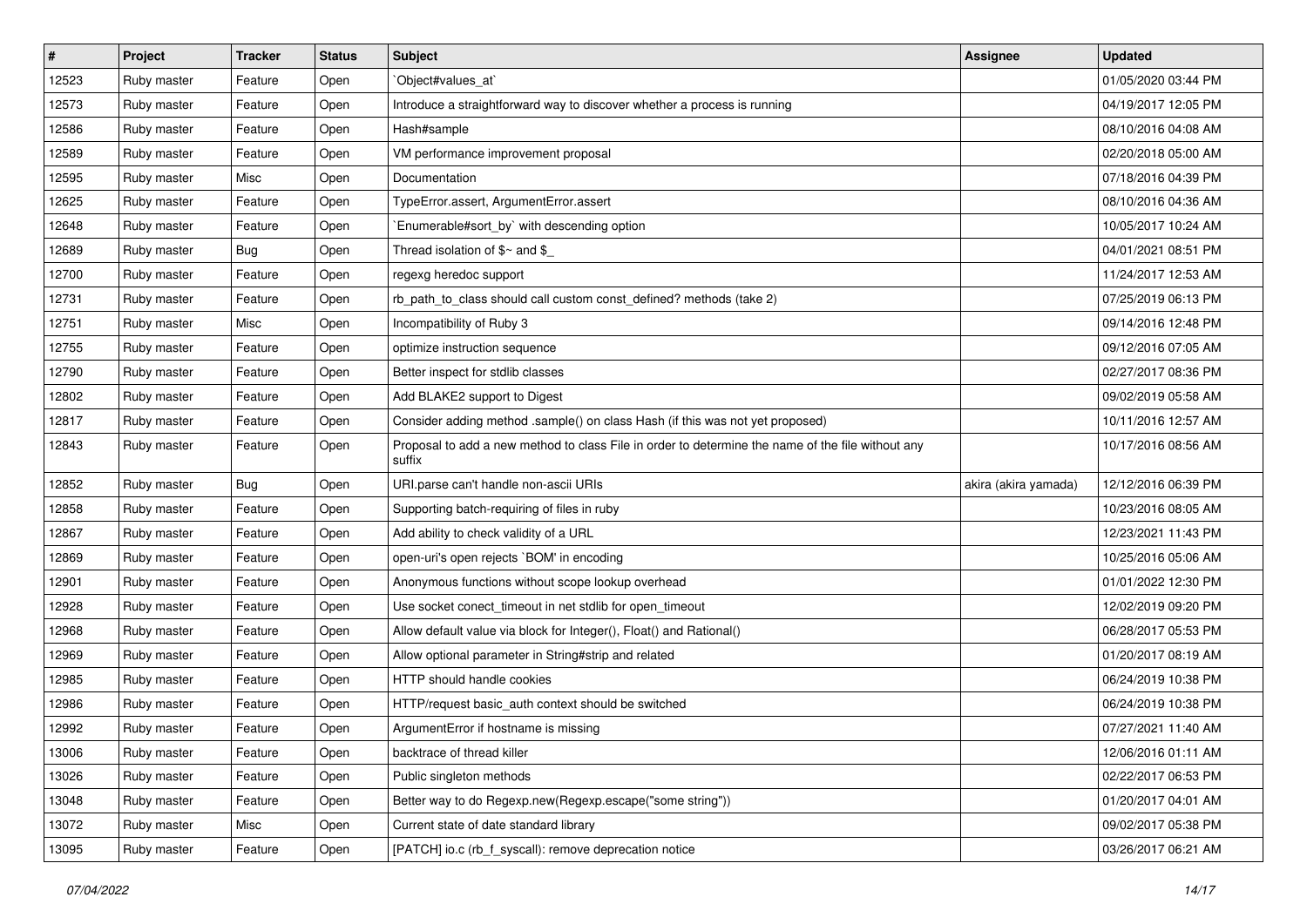| #     | Project     | <b>Tracker</b> | <b>Status</b> | Subject                                                                                | <b>Assignee</b>               | <b>Updated</b>      |
|-------|-------------|----------------|---------------|----------------------------------------------------------------------------------------|-------------------------------|---------------------|
| 13103 | Ruby master | Feature        | Open          | [PATCH] random.c: use "__NR_" syscall prefix on Linux (instead of "SYS_")              |                               | 01/11/2017 10:51 PM |
| 13108 | Ruby master | Feature        | Open          | [Doc Request] Explicitly document Range#sum                                            |                               | 01/05/2017 11:50 PM |
| 13124 | Ruby master | Feature        | Open          | Should #puts convert to external encoding?                                             |                               | 12/01/2017 06:45 PM |
| 13151 | Ruby master | Bug            | Open          | File.writable? doesn't report correctly if a directory is writable on Windows.         |                               | 01/23/2017 05:46 PM |
| 13153 | Ruby master | Feature        | Open          | Inconsistent sprintf formatting for 0 value                                            |                               | 09/29/2020 03:30 PM |
| 13164 | Ruby master | <b>Bug</b>     | Open          | A second `SystemStackError` exception results in `Segmentation fault (core dumped)`    |                               | 04/14/2017 01:05 PM |
| 13174 | Ruby master | Feature        | Open          | Smaller id table on 64bit platform                                                     |                               | 01/31/2017 02:05 PM |
| 13209 | Ruby master | Misc           | Open          | fact.rb in ruby/sample variations                                                      |                               | 02/14/2017 12:10 AM |
| 13211 | Ruby master | Feature        | Open          | Hash#delete taking a splat                                                             |                               | 04/29/2017 08:41 PM |
| 13240 | Ruby master | Feature        | Open          | Change Unicode property implementation in Onigmo from inversion lists to direct lookup |                               | 02/22/2017 08:01 AM |
| 13241 | Ruby master | Feature        | Open          | Method(s) to access Unicode properties for characters/strings                          |                               | 08/08/2019 08:10 PM |
| 13245 | Ruby master | Feature        | Open          | [PATCH] reject inter-thread TLS modification                                           |                               | 09/12/2017 12:54 PM |
| 13259 | Ruby master | Feature        | Open          | Kernel#Date                                                                            |                               | 02/28/2017 12:09 PM |
| 13263 | Ruby master | Feature        | Open          | Add companion integer nth-root method to recent Integer#isqrt                          |                               | 04/05/2017 12:49 AM |
| 13314 | Ruby master | Feature        | Open          | $dig =$                                                                                |                               | 03/14/2017 12:55 PM |
| 13333 | Ruby master | Feature        | Open          | block to yield                                                                         |                               | 05/19/2017 09:01 AM |
| 13342 | Ruby master | Feature        | Open          | Improve yielding block performance                                                     |                               | 06/24/2019 08:33 PM |
| 13374 | Ruby master | Feature        | Open          | Fix one of performance regressions in method calling                                   |                               | 06/24/2019 08:32 PM |
| 13378 | Ruby master | Feature        | Open          | Eliminate 4 of 8 syscalls when requiring file by absolute path                         | nobu (Nobuyoshi<br>Nakada)    | 06/16/2017 07:57 AM |
| 13383 | Ruby master | Feature        | Open          | [PATCH] Module#source_location                                                         | ioquatix (Samuel<br>Williams) | 01/09/2020 05:16 AM |
| 13385 | Ruby master | Feature        | Open          | [PATCH] Make Resolv::DNS::Name validation similar to host and dig commands             | akr (Akira Tanaka)            | 06/16/2017 08:04 AM |
| 13395 | Ruby master | Feature        | Open          | Add a method to check for not nil                                                      |                               | 09/30/2017 12:53 PM |
| 13434 | Ruby master | Feature        | Open          | better method definition in C API                                                      |                               | 07/13/2017 07:41 AM |
| 13436 | Ruby master | Feature        | Open          | Improve performance of Array# <= > with Fixnum/Float/String elements                   |                               | 06/24/2019 08:26 PM |
| 13482 | Ruby master | Feature        | Open          | Improve performance of "set instance variable"                                         |                               | 06/24/2019 08:25 PM |
| 13485 | Ruby master | <b>Bug</b>     | Open          | MinGW TestEnumerable#test callcc SEGV info                                             |                               | 04/19/2017 04:17 PM |
| 13497 | Ruby master | Misc           | Open          | Docs, code samples, Ripper example                                                     |                               | 04/23/2017 04:27 AM |
| 13500 | Ruby master | Bug            | Open          | MinGW TestArity#test_proc_err_mess stops testing                                       |                               | 04/26/2017 03:27 PM |
| 13502 | Ruby master | Feature        | Open          | remove unused Array#to_s implementation                                                |                               | 07/27/2021 11:41 AM |
| 13506 | Ruby master | Feature        | Open          | Improve performance of Complex#{+,-,*,/,**,abs2}                                       |                               | 06/24/2019 08:21 PM |
| 13507 | Ruby master | Feature        | Open          | Improve performance of some Complex methods where call Numeric#real? internally        |                               | 06/24/2019 08:21 PM |
| 13512 | Ruby master | Feature        | Open          | <b>System Threads</b>                                                                  | ko1 (Koichi Sasada)           | 07/14/2017 07:08 AM |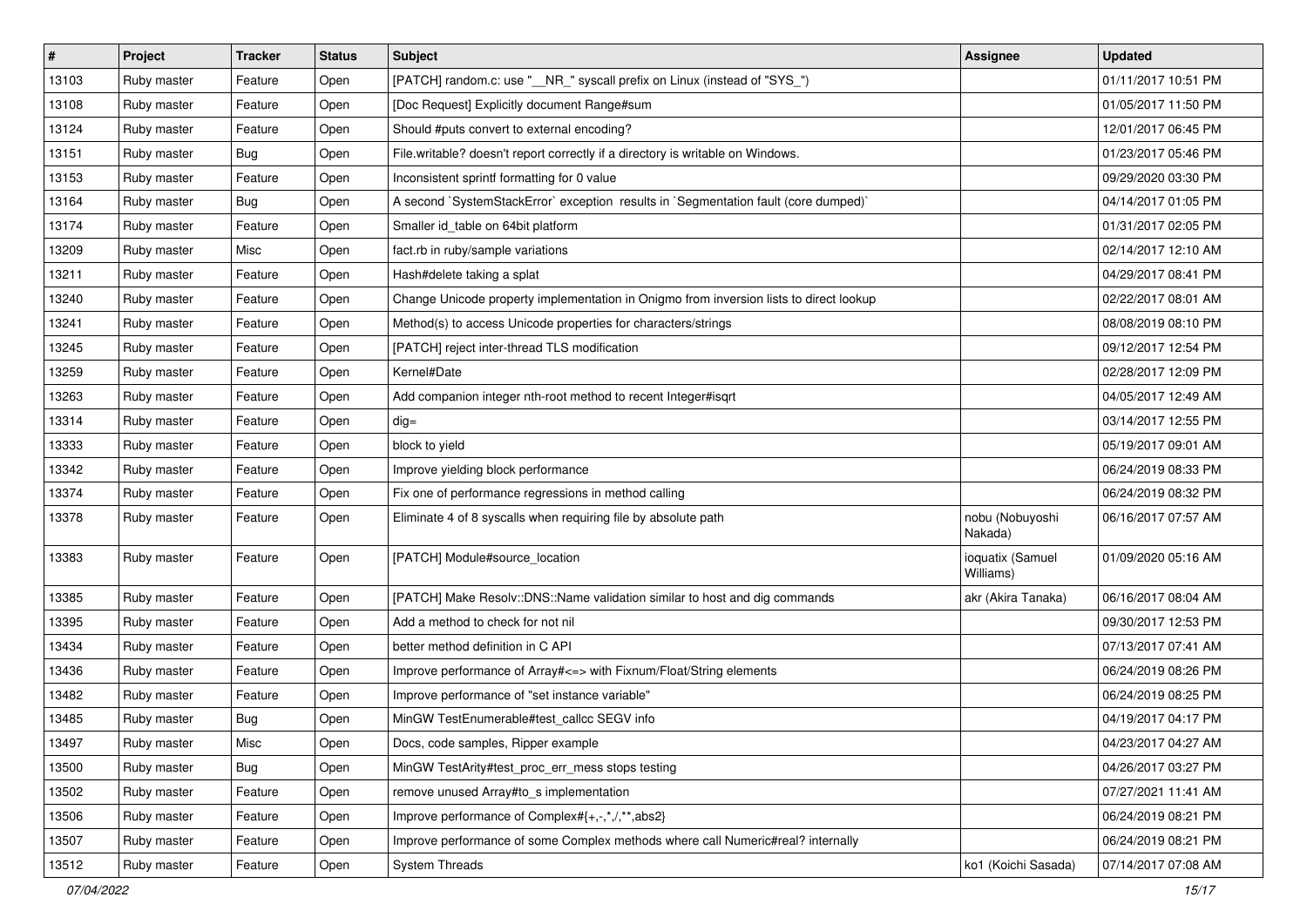| #     | Project     | <b>Tracker</b> | <b>Status</b> | Subject                                                                                                                                                                                    | <b>Assignee</b>                   | <b>Updated</b>      |
|-------|-------------|----------------|---------------|--------------------------------------------------------------------------------------------------------------------------------------------------------------------------------------------|-----------------------------------|---------------------|
| 13514 | Ruby master | Feature        | Open          | [PATCH] thread_pthread.c (native_sleep): preserve old unblock function                                                                                                                     |                                   | 07/27/2021 11:41 AM |
| 13542 | Ruby master | Bug            | Open          | MinGW trunk Builds - Summary of Issues                                                                                                                                                     |                                   | 05/19/2017 07:04 PM |
| 13557 | Ruby master | Feature        | Open          | there's no way to pass backtrace locations as a massaged backtrace                                                                                                                         |                                   | 06/24/2019 08:21 PM |
| 13571 | Ruby master | Bug            | Open          | Script arguments, encoding, windows / MinGW                                                                                                                                                |                                   | 11/12/2017 10:53 PM |
| 13574 | Ruby master | Feature        | Open          | Method redefinition warning                                                                                                                                                                |                                   | 08/25/2019 06:11 PM |
| 13576 | Ruby master | Feature        | Open          | File#to_path shall be deleted                                                                                                                                                              |                                   | 06/24/2019 08:20 PM |
| 13620 | Ruby master | Feature        | Open          | Simplifying MRI's build system: always make install                                                                                                                                        |                                   | 07/08/2018 09:41 AM |
| 13626 | Ruby master | Feature        | Open          | Add String#byteslice!                                                                                                                                                                      |                                   | 07/03/2018 11:07 PM |
| 13634 | Ruby master | Misc           | Open          | NilClass is lying about respond_to?(:clone)                                                                                                                                                |                                   | 06/06/2017 08:27 AM |
| 13639 | Ruby master | Feature        | Open          | Add "RTMIN" and "RTMAX" to Signal.list                                                                                                                                                     |                                   | 08/31/2017 09:06 AM |
| 13644 | Ruby master | Bug            | Open          | Windows - Setting Time.now                                                                                                                                                                 |                                   | 06/11/2017 03:43 AM |
| 13645 | Ruby master | Feature        | Open          | Syntactic sugar for indexing when using the safe navigation operator                                                                                                                       |                                   | 04/16/2019 03:00 PM |
| 13668 | Ruby master | Feature        | Open          | Show / log test-all skips in CI here or at http://rubyci.org/?                                                                                                                             |                                   | 06/20/2017 03:30 AM |
| 13681 | Ruby master | Feature        | Open          | Ruby digest init fails in FIPS mode when built against OpenSSL ~> 1.0.1                                                                                                                    |                                   | 07/04/2017 05:17 PM |
| 13696 | Ruby master | Feature        | Open          | Add exchange and noreplace options to File.rename                                                                                                                                          | Glass_saga (Masaki<br>Matsushita) | 12/01/2017 04:34 PM |
| 13697 | Ruby master | Feature        | Open          | [PATCH]: futex based thread primitives                                                                                                                                                     | kosaki (Motohiro<br>KOSAKI)       | 01/28/2018 11:41 PM |
| 13719 | Ruby master | Feature        | Open          | [PATCH] net/http: allow existing socket arg for Net::HTTP.start                                                                                                                            |                                   | 09/12/2020 09:45 PM |
| 13733 | Ruby master | Feature        | Open          | Dump the delegator instead of the delegated object                                                                                                                                         |                                   | 06/29/2018 05:09 PM |
| 13750 | Ruby master | Feature        | Open          | Improve String#casecmp? and Symbol#casecmp? performance with ASCII string                                                                                                                  |                                   | 01/24/2021 07:12 AM |
| 13763 | Ruby master | Feature        | Open          | Trigger "unused variable warning" for unused variables in parameter lists                                                                                                                  |                                   | 11/28/2017 04:49 AM |
| 13765 | Ruby master | Feature        | Open          | Add Proc#bind                                                                                                                                                                              |                                   | 07/26/2017 01:31 PM |
| 13787 | Ruby master | Misc           | Open          | The path to Ruby 3.x - would it be useful to have a separate thread here at the tracker, for discussions<br>and issues and ideas related to ruby 3.x?                                      |                                   | 08/08/2017 08:29 AM |
| 13795 | Ruby master | Feature        | Open          | Hash#select return type does not match Hash#find_all                                                                                                                                       |                                   | 06/24/2019 06:33 PM |
| 13804 | Ruby master | Misc           | Open          | Protected methods cannot be overridden                                                                                                                                                     |                                   | 08/10/2017 09:41 PM |
| 13805 | Ruby master | Feature        | Open          | Make refinement scoping to be like that of constants                                                                                                                                       |                                   | 08/13/2017 10:52 PM |
| 13820 | Ruby master | Feature        | Open          | Add a nil coalescing operator                                                                                                                                                              |                                   | 03/16/2021 03:34 PM |
| 13860 | Ruby master | Feature        | Open          | A proposal for a new, simpler class-method addition to Time - for the time being calling it Time.date()<br>but another name is fine; and the ability to omit '%' tokens as arguments to it |                                   | 02/21/2018 12:57 PM |
| 13869 | Ruby master | Feature        | Open          | Filter non directories from Dir.glob                                                                                                                                                       |                                   | 10/20/2017 01:58 AM |
| 13881 | Ruby master | Feature        | Open          | Use getcontext/setcontext on OS X                                                                                                                                                          |                                   | 09/08/2017 09:13 AM |
| 13890 | Ruby master | Feature        | Open          | Allow a regexp as an argument to 'count', to count more interesting things than single characters                                                                                          |                                   | 12/30/2017 04:37 AM |